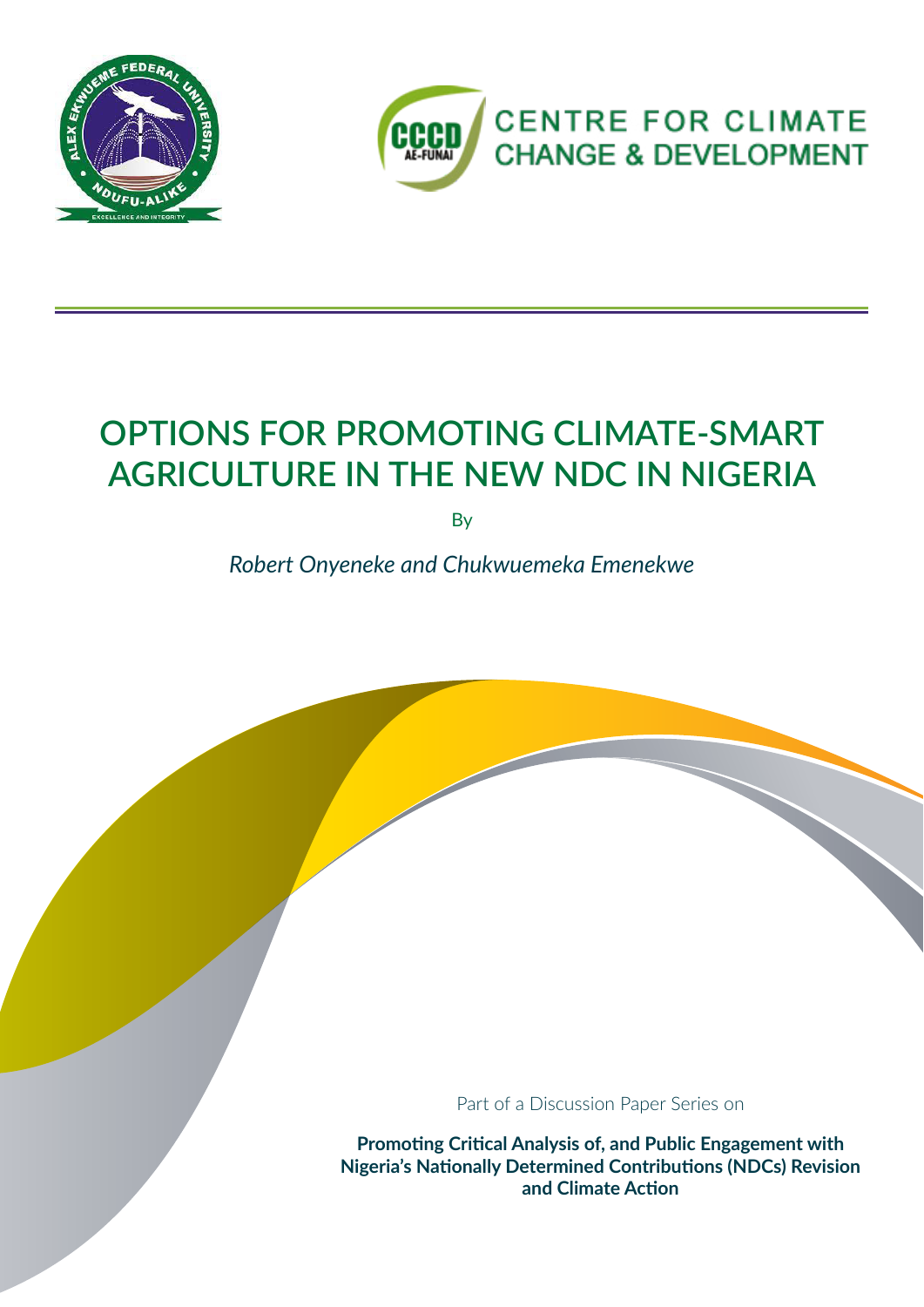This paper is one of the analyses commissioned and published by the Centre for Climate Change and Development, Alex Ekwueme Federal University, Ndufu-Alike, Nigeria (CCCD-AEFUNAI) as part of the 'Promoting Critical Analysis of, and Public Engagement with Nigeria's NDC Revision and Climate Action' project.

#### **Copyright@2021 CCCD-AEFUNAI**

This copyright material is not for commercial use or dissemination (print or electronic). For personal, corporate or public policy research, or educational proposes, proper credit (bibliographic reference and/or corresponding URL) should always be included.

Cite this report as:

*Onyeneke Robert and Emenekwe Chukwuemeka (2021). Options for promoting climate-smart agriculture in the new NDC in Nigeria. Centre for Climate and Development, Alex Ekwueme Federal University, Ndufu-Alike, Nigeria Discussion Paper*

#### **Promoting Critical Analysis of, and Public Engagement with Nigeria's NDC Revision and Climate Action Project**

'Promoting Critical Analysis of, and Public Engagement with Nigeria's NDC Revision and Climate Action' is a project implemented by the Climate Change and Development Centre, Alex Ekwueme Federal University, Ndufu-Alike Ikwo, in partnership with the World Resources Institute, with funding from the IKEA Foundation. The project is geared towards providing independent critical analysis and input into the revision process of Nigeria's Nationally Determined Contribution (NDC) which was due for submission in November 2020. The project is also intended to increase public awareness of, and stakeholders' engagement in, the revision of the NDC and its subsequent implementation. In addition, the project is expected to increase public awareness of climate change in Nigeria more broadly. The project aims to help widen the horizon of discourse and is designed to strongly compliment the government-led NDC revision process with the support of the NDC Partnership through the Climate Action Enhancement Package (CAEP), injecting academic analysis and more public debate into the process.

#### **Disclaimer**

This report was written by independent experts who have not been nominated by their governments. Any views expressed in the paper do not necessarily reflect the views of CCCD-AEFUNAI or WRI.

**Principal Investigor and Managing Editor : Prof. Chukwumerije Okereke (Director CCCD-AEFUNAI)**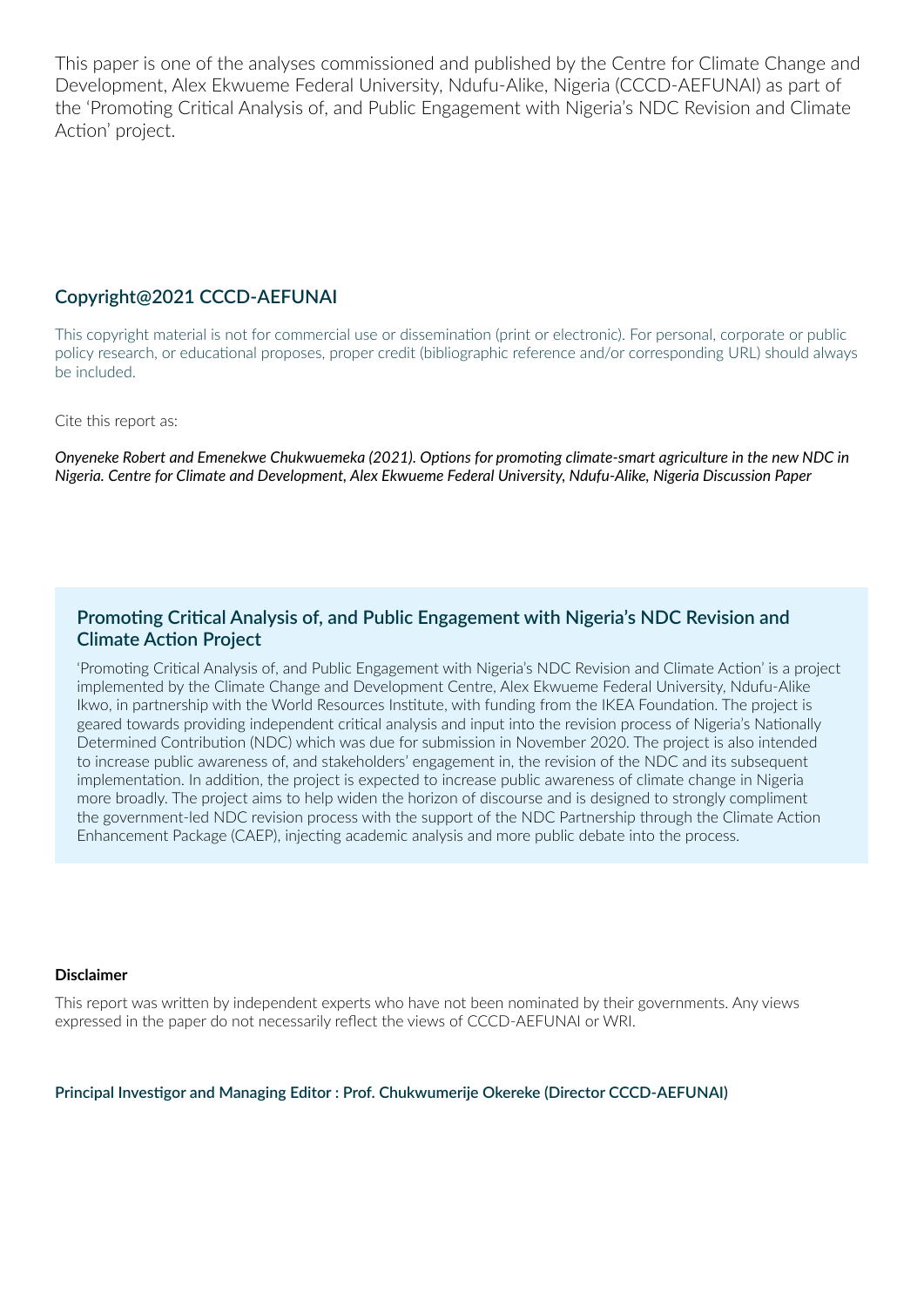# TABLE OF **CONTENTS**

| 1.0 |                                                                                                                                  |  |
|-----|----------------------------------------------------------------------------------------------------------------------------------|--|
| 2.0 |                                                                                                                                  |  |
|     |                                                                                                                                  |  |
|     |                                                                                                                                  |  |
|     |                                                                                                                                  |  |
|     |                                                                                                                                  |  |
|     | 4.0 What are the NDC implementation mechanisms specific to the                                                                   |  |
|     | 4.1 The development of an NDC agricultural sectoral action plan,<br>including assessments of the sector's governance environment |  |
|     |                                                                                                                                  |  |
|     |                                                                                                                                  |  |
| 6.0 |                                                                                                                                  |  |
| 7.0 |                                                                                                                                  |  |
|     | <b>References</b>                                                                                                                |  |
|     |                                                                                                                                  |  |
|     |                                                                                                                                  |  |
|     |                                                                                                                                  |  |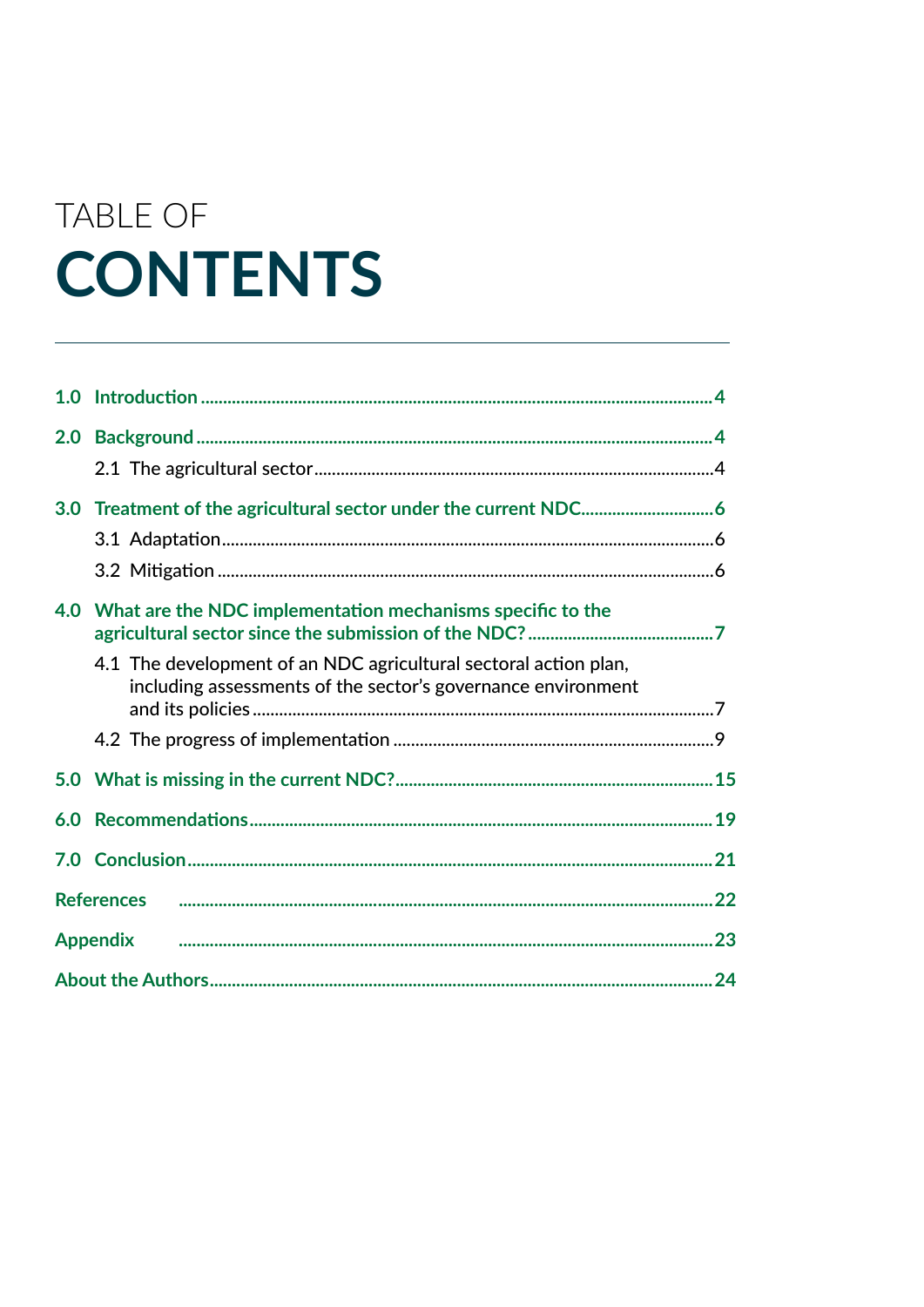# 1.0 Introduction

Nigeria submitted its Intended Nationally Determined Contribution (INDC) to the United Nations Framework Convention on Climate Change (UNFCCC) at the Conference of Parties (COP) 21 in Paris in December 2015. Subsequently, Nigeria ratified the Paris Agreement in March 2017, and the INDC was converted to a Nationally Determined Contribution (NDC). The NDC's primary development priorities are to ensure economic and social development for Nigeria. Its authors worked based on a 5% annual economic growth projection up to 2030, with associated improvements in the standard of living and in access to electricity. The NDC describes Nigeria's plans for tackling greenhouse gas (GHG) emissions and adapting to climate change. In the NDC, Nigeria committed to reducing GHG emissions by 20% below business-as-usual (BAU) GHG emissions by 2030 (based on a 2010 baseline scenario) or 45% below BAU GHG emissions in 2030, conditional on international support.

Signatories to the Paris Agreement are currently enhancing their Nationally Determined Contributions (NDCs) with progressive ambitions. To deliver the overall targets

described above, Nigeria's NDC anticipated that the agriculture, forestry and other land-use sectors would contribute to an annual reduction of GHG emissions of 74 million tonnes (or 15%) below business-as-usual by 2030, through the implementation of climate-smart agriculture, reforestation, and elimination of charcoal use. The purpose of this paper is to provide suggestions about how agriculture should be treated in the revised NDC. The strategy followed here is to revisit what was done in the current NDC and review the extent to which the NDC's provisions in the agricultural sector were implemented.

This report covers the period from 2015, setting out how the old NDC treats the agricultural sector. More specifically, it describes the set targets, contexts, arguments, and the narratives of the old NDC. It goes on to narrate what has happened since 2015 to implement the targets set. It concludes by recommending ways in which the revised NDC can more ambitiously incorporate agriculture as a key target, and by noting the opportunities and challenges for implementing the recommendations.

# 2.0 Background

### 2.1 The agricultural sector

Nigeria's agriculture comprises crop production, livestockrearing, forestry, and fishing (the sector is under the Intergovernmental Panel on Climate Change (IPCC)'s Agriculture, Forestry, and Other Land Use sector, or AFOLU). The country has an abundance of agricultural resources covering several agro-ecological zones (AEZ), with agricultural land spanning about 70.8 million hectares (ha), which represents approximately 77.7% of a total land area of 91 million ha (World Bank, 2020). Forests represent about 7.2% of the total land area. Much of the land is rich and favorable to a wide variety of crops and livestock. The country's extensive freshwater resources and vast coastline along the Gulf of Guinea offer great potential for fisheries and aquaculture (FMARD, 2014).

Although the Federal Government depends mainly on revenues from the crude oil sub-sector, the agriculture sector is vital to Nigeria's economy. It contributes about 26% of the country's GDP, and it is often reported that as much as 70% of the labor force may be involved with agricultural activities to varying extents (NBS, 2017). The agricultural sector is closely linked with various other sectors of the country's economy and is vital for the broadbased growth necessary for development (FMARD, 2014).

Nigeria's agricultural production is mainly carried out by rural smallholder farmers who operate farm sizes ranging from 0.75 to 2.5 ha (NAERLS & FMARD, 2020), mostly under rain-fed conditions (Onyeneke et al., 2020). The most important staple crops are maize, cassava, sorghum, yam, beans, rice, groundnut, and, to a lesser extent, millet, soybean, and cocoyam. The main cash crops are palm oil, cottonseed, cocoa, cashew, and sugarcane.



 $\overline{A}$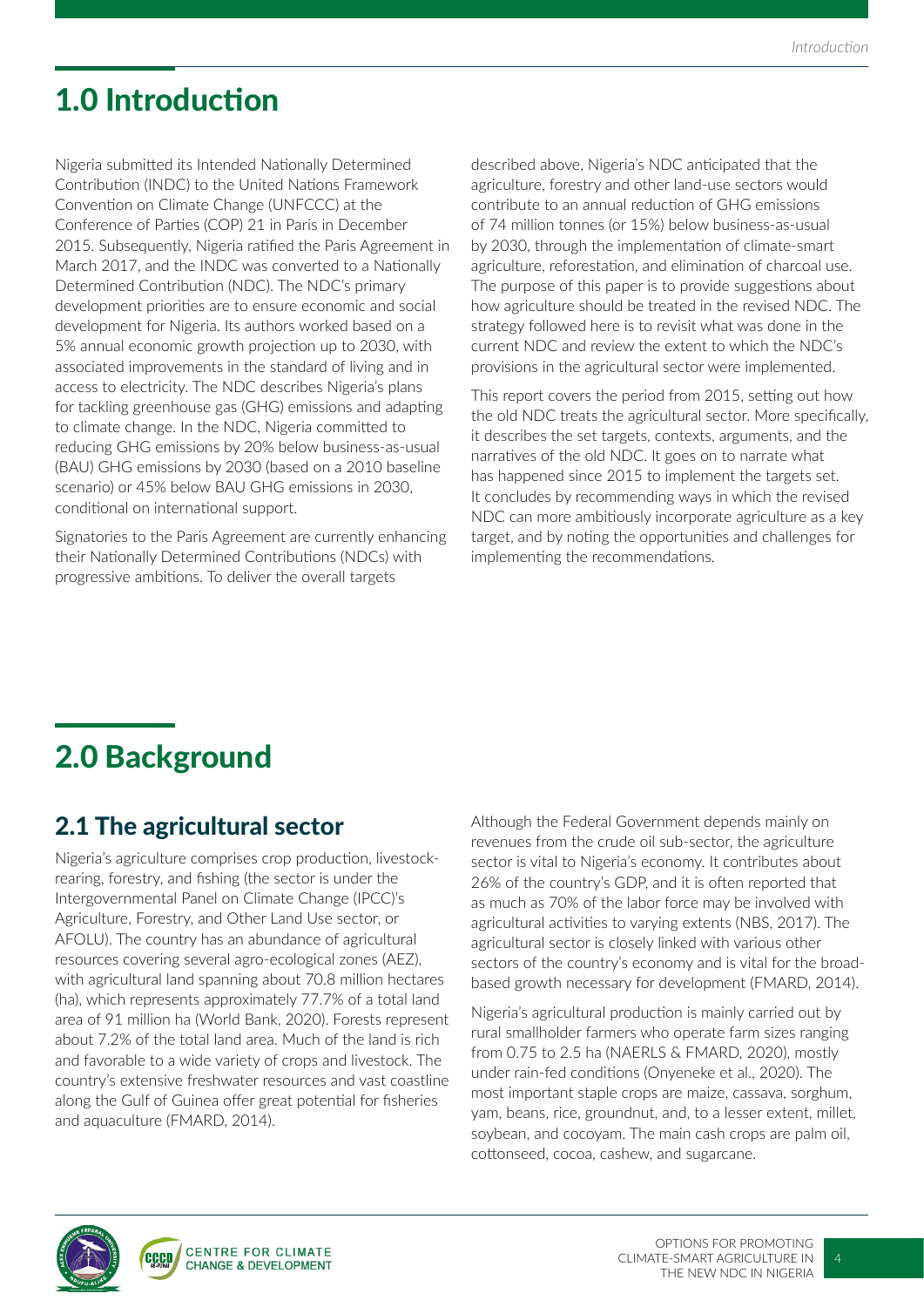Although several larger farms exist, smallholder farmers account for roughly 95% of the country's total agricultural output, with average cereal crop yields varying from 0.67 to 2.05 tonnes per ha (NAERLS & FMARD, 2020). Numerous challenges are facing Nigeria's agricultural sector. The food security challenge in Nigeria is significant, not only because of the enormous pressure from a large population of about 200 million individuals which is projected to be above 400 million by 2050 (Olowe, 2020; World Bank, 2020), but also because the agriculture sector can be significantly impacted by climate change as a result of its high dependence on rain-fed conditions (Onyeneke et al., 2019, 2020). Depletion of water resources and unpredictable rainfall

patterns significantly impact production systems and places, leading to crop failures. Currently, Nigeria is a major food importer; it is one of the world's largest importers of rice and a significant net importer of wheat, dairy products, and horticultural crops.

Conversely, the AFOLU sector is the highest contributor to GHG emissions in Nigeria. The country's Third National Communication (FMEnv, 2020) estimated that the sector's 366,733.9GgCO<sub>2</sub>-eq emissions in 2016 accounted for 60.1% of total net emissions among the IPCC's five priority sectors—Energy, AFOLU, Industrial Processes and Product Use (IPPU), Waste and Other Sectors (**Figure 1**).





Agricultural GHG emission trends are also critical drivers of the business-as-usual (BAU) scenario in Nigeria's NDC. The data presented in the Third National Communication (FMEnv., 2020) showed that total net agricultural emissions increased from 289,476 Gg  $CO<sub>2</sub>$ -eq in 2000 to 366,734 Gg CO<sub>2</sub>-eq in 2016, an increase of 26.7%. The rapid growth in agricultural GHG emissions is mainly driven by emissions from land (forest land remaining forest land) and livestock (FMEnv, 2020). The primary emitter in the AFOLU sector is the Land category (forest land remaining forest land), which accounted for about 84% of gross emissions. Other AFOLU emission categories are aggregated sources, non-CO<sub>2</sub> pollution on soil (8.1%) and livestock (7.9%). When we look at AFOLU aggregated gas emissions, we can see that emissions grew between 2000 and 2016 for the

three (3) gasses covered by Nigeria's NDC; carbon dioxide  $CO<sub>2</sub>$  (21.8%), methane CH<sub>4</sub> (47.2%), and nitrous oxideN<sub>2</sub>O (54.5%). In 2016,  $CO<sub>2</sub>$  was the largest contributor to emissions in the AFOLU sector, with 311,609Gg (or 84%), followed by  $CH_4$  with 34,439Gg (or 9.3%) and  $CO_2$ -eq with 24,974 Gg (or 6.7%) (FMEnv, 2020).

Despite the challenges facing the agriculture sector, there are also economic development opportunities arising from its potential to be highly productive. There are areas where land and water resources are currently underutilized. Production can be expanded in an environmentally sustainable manner with a climate-smart approach, reducing GHG emissions by comparison to traditional agriculture.

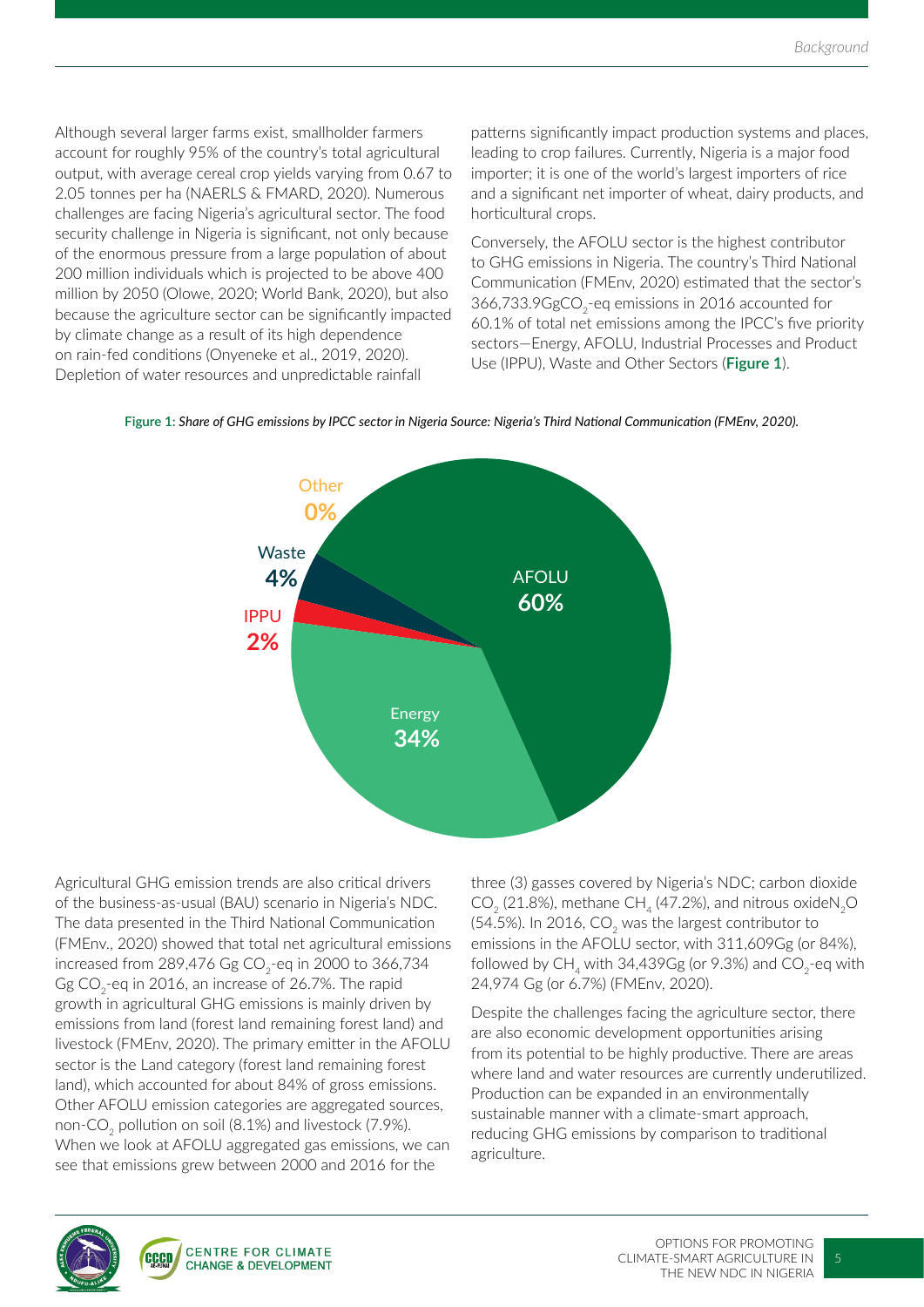### 3.0 Treatment of the agricultural sector under the current NDC

This section describes how the agricultural sector is treated in the current NDC. The current NDC identified agriculture as a critical sector for action in both mitigation and adaptation and outlined the potential cobenefits between these two areas. Climate change adaptation is about changes in processes, practices, and structures to moderate possible damage and maximise possible benefit from climate change. Climate change mitigation consists of actions to limit GHG emissions and promote activities that reduce GHG concentration in the atmosphere.

### 3.1 Adaptation

Under the UN climate change regime, the adaptation cycle involves responding to climate change by: assessing impacts, vulnerability, and risk; planning and implementing adaptation; making contingency arrangements for when impacts occur; addressing losses; and monitoring and evaluating adaptation. Nigeria's NDC identified key climatic changes, including temperature rise, extreme temperatures, precipitation changes, and sea-level rise. These changes trigger a number of climate impacts, including flooding, drought, saltwater intrusion, erosion, and landslides. The NDC also described how climate change impacts affect vulnerable areas in agriculture and other aspects of food security and livelihoods. Vulnerability in the sector is heightened by: dependence on rain-fed agricultural systems; vulnerable ecosystems; population location; and economic factors such as poverty. Under a BAU scenario, agricultural productivity could decline between 10 to 25% by 2080. In some parts of the north, the decline in yield in rain-fed agriculture could be as high as 50%. This, in turn, would impact GDP, reducing it by as much as 4.5% by 2050 (FMEnv., 2015). The current NDC identified climate-smart agriculture (CSA) as the primary strategy to ensure adaptation to climate change in the sector. CSA seeks to address the combined challenges of food security and climate change. It aims to sustainably increase agricultural productivity and support increases in farm incomes, enhancing food security and development. It also looks to adapt and build resilience to climate change into agricultural and food security systems, thereby reducing GHG emissions from crops, livestock, and fisheries (FMEnv, 2015).

The current NDC considered the National Adaptation Strategy and Plan of Action for Climate Change Nigeria (NASPA-CCN) (BNRCC, 2011) and the National Agricultural Resilience Framework (NARF) (FMARD, 2014) as the primary documents on which to base adaptation activities in the country. The NASPA-CCN describes Nigeria's adaptation priorities, bringing together existing initiatives and priorities for future action; strategies, policies,

programs, and measures specific to the agricultural sector were identified. The NARF sets policy options for the agricultural sector. **Table A1** in the Appendix lists the adaptation and mitigation activities identified in both the NASPA-CCN and the NARF.

### 3.2 Mitigation

GHG emissions are projected to grow 114% by 2030 to around 900 million tonnes – approximately 3.4 tonnes per capita. This scenario assumes an economic growth at 5%, with population growing at about 2.5% per year, access to electricity for all Nigerians (on-grid or off-grid), and industry tripling in size (Nigeria NDC, 2016). The GHG emissions covered include carbon dioxide  $(CO_2)$ , methane  $(CH_4)$ , and nitrous oxide  $(N, O)$ . The primary strategies identified for climate change mitigation in the agricultural sector in the current NDC include climate-smart agriculture, reforestation, and the elimination of charcoal in cooking and heating. These mitigation strategies were considered quantifiable and cost-effective. The current NDC also notes that these mitigation actions implement or enforce existing policies or strategies, and that additional legislation and regulatory changes will be required.

The CSA activities identified in the agricultural sector potentially offer multiple benefits. CSA practices can increase farmers' agricultural yields, for example. However, the benefits of improved practices go beyond improved yields. The current NDC identified adaptation actions that simultaneously provide mitigation benefits and synergies. For example, agroforestry (the practice of growing trees with crops and animals on the same land) offers carbonfixing while also providing mulch material. The current NDC estimates that agroforestry may lead to reductions in total (lifetime) emissions in the range of 158 million tonnes to 712 million tonnes. As noted earlier, the current NDC committed to reducing GHG emissions in the agricultural sector by 74 million tonnes (or 15%) below BAU GHG emissions by 2030.

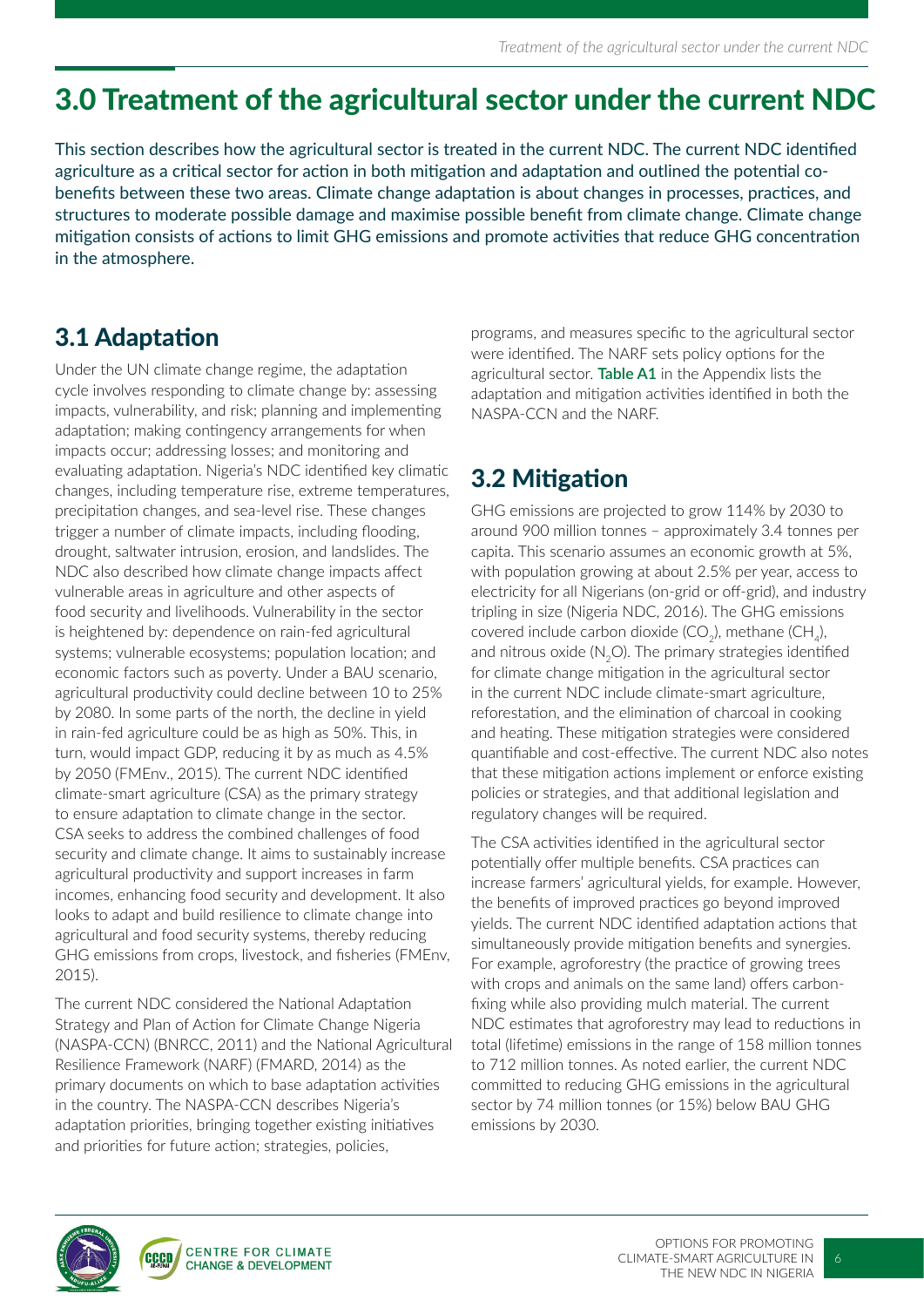## 4.0 What are the NDC implementation mechanisms specific to the agricultural sector since the submission of the NDC?

### 4.1 The development of an NDC agricultural sectoral action plan, including assessments of the sector's governance environment and its policies

There were no clear guidelines on NDC implementation when Nigeria's INDC was submitted. However, in 2017, the country finalized its sectoral action plans for the IPCC's priority sectors, including the agricultural sector. For the agricultural sector, NDC implementation activities are

classified into five components: governance; mitigation; adaptation; Measurement, Reporting, and Verification (MRV); and finance. The NDC's agricultural sectoral plan is summarized in **Table 1** below:

| Component                          | Content                                                                                                                              | <b>Description</b>                                                                                                                                                                                                                                                     | Link with sectoral<br><b>NDC</b> targets |
|------------------------------------|--------------------------------------------------------------------------------------------------------------------------------------|------------------------------------------------------------------------------------------------------------------------------------------------------------------------------------------------------------------------------------------------------------------------|------------------------------------------|
| Policy (Plans)<br><b>Framework</b> | • Agriculture<br>Promotion Policy<br>(APP), 2016                                                                                     | • The APP aims to increase economic value-added by<br>double growth (thereby contributing to food security)<br>from between 3%-6% in the 2011-2015 period, to<br>6%-12% by 2020<br>• The APP also emphasizes the importance of CSA in<br>achieving sectoral objectives | Neutral                                  |
|                                    | • Nigerian<br>Agricultural<br>Resilience<br>Framework<br>(NARF), 2014                                                                | • The NARF articulates policy options, opportunities<br>and interventions<br>• The NARF also emphasizes the principles of adaptive<br>management and participatory engagement as central<br>tenets of the implementation strategy                                      | Consistent                               |
|                                    | National<br>$\bullet$<br>Adaptation and<br>Strategic Plan of<br>Action against<br>Climate Change in<br>Nigeria (NASPA-<br>CCN), 2011 | • The NASPA-CCN sets out actions to increase the<br>sector's resilience and proposes savannah ecosystems<br>at the frontline of climate hazards                                                                                                                        | Consistent                               |

#### **Table 1:** *Agricultural sectoral action plan and link to the current NDC*

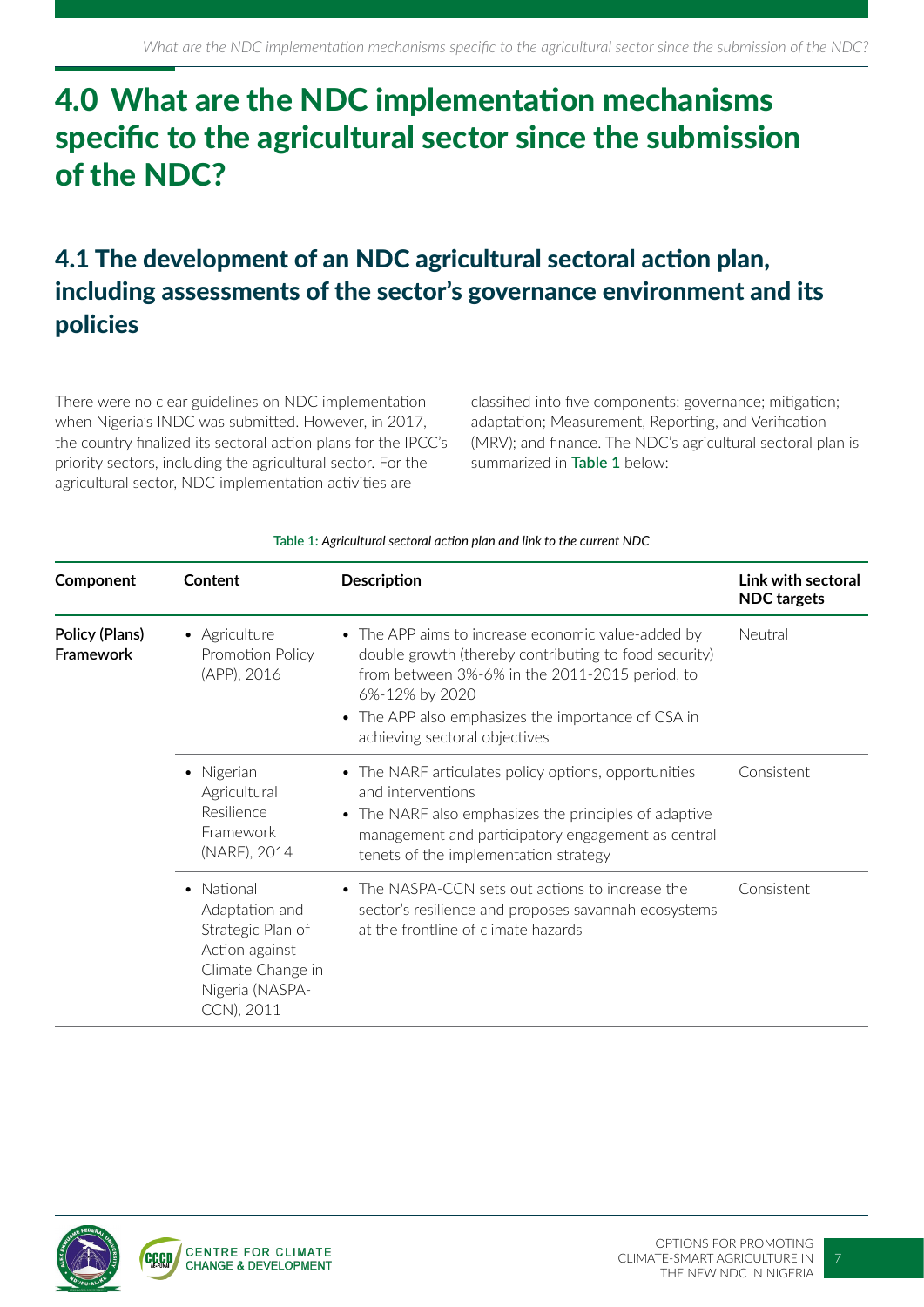| Component  | <b>Content</b>                                                                            | <b>Description</b>                                                                                                                                                                                                                                                                                                                                                       | Link with sectoral<br><b>NDC</b> targets |
|------------|-------------------------------------------------------------------------------------------|--------------------------------------------------------------------------------------------------------------------------------------------------------------------------------------------------------------------------------------------------------------------------------------------------------------------------------------------------------------------------|------------------------------------------|
| Mitigation | <b>BAU</b> emissions<br>projections                                                       | Absolute reductions in GHG emissions from agriculture<br>are difficult to achieve and can adversely impact<br>production if the implications of mitigation activity are<br>not carefully considered                                                                                                                                                                      | Consistent                               |
|            |                                                                                           | • Emissions from agriculture could increase by a further<br>40% by 2030 under a BAU scenario<br>• Agricultural productivity could decline by between<br>10%-25% by 2080; decline in yield could be as much<br>as 50% in some of the northern parts of the country<br>where agriculture depends on rain-fed conditions                                                    |                                          |
|            | • Vision and targets                                                                      | • To achieve productivity growth through a climate-<br>smart approach, in order to ensure GHG efficiency<br>and minimize GHG emissions<br>• To reduce emissions by 74 million tonnes below BAU<br>by 2030                                                                                                                                                                | Consistent                               |
|            | • Mitigation<br>measures                                                                  | • CSA: improved soils and nutrient management;<br>agroforestry; improved management of burning<br>of savannah and crop residue; use of alternative<br>domestic fuel in rural areas; measures to reduce post-<br>harvest losses in key crops; creation of fixed grazing<br>systems or dedicated pastures; improved genetics in<br>the dairy herd<br>• Stop using charcoal | Consistent                               |
| Adaptation | • Adaptation<br>measures                                                                  | • Adopt improved agricultural systems for both crops<br>and livestock<br>• Implement strategies for improved resource<br>management (e.g. water-efficient irrigation)<br>• Focus on agricultural impacts in the savannah zones,<br>especially in the Sahel                                                                                                               | Consistent                               |
| Synergy    | • Mitigation and<br>adaptation<br>synergies and<br>co-benefits<br>of proposed<br>measures | • Improved management of burning of savannah<br>and crop residue, combined with both the use of<br>alternative domestic fuel in rural areas, and the<br>incorporation of trees into agricultural systems<br>through agroforestry, can achieve multiple mitigation<br>and adaptation benefits                                                                             | Consistent                               |
| <b>MRV</b> | Sectoral indicators<br>for tracking<br>progress                                           | • There are currently limited data available on GHG<br>emissions from the agriculture sector in Nigeria.<br>Tier 1 and 2 indicators are presented, in addition to<br>indicative Tier 3 indicators                                                                                                                                                                        | Neutral                                  |

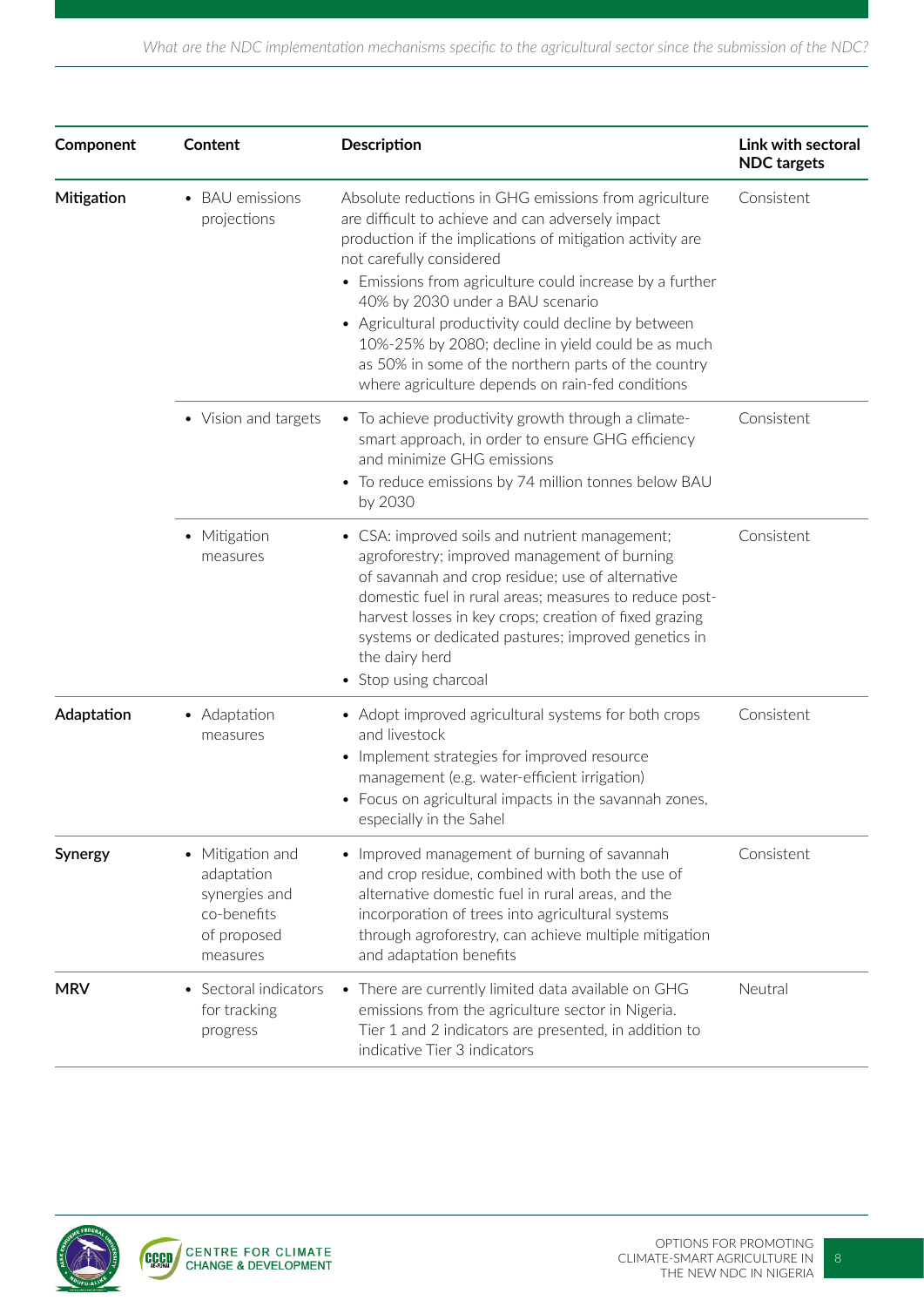| Component                      | Content                                                           | <b>Description</b>                                                                                                                                                                                                                                                                                                                                                                                                                                                       | Link with sectoral<br><b>NDC</b> targets |
|--------------------------------|-------------------------------------------------------------------|--------------------------------------------------------------------------------------------------------------------------------------------------------------------------------------------------------------------------------------------------------------------------------------------------------------------------------------------------------------------------------------------------------------------------------------------------------------------------|------------------------------------------|
| <b>Finance</b>                 | • Finance needs<br>and sources                                    | • Smallholder farmers (with high land fragmentation<br>and mainly subsistence production) are hampered<br>by limited access to the finance/capital necessary to<br>implement CSA activities and boost productivity<br>• Finance is necessary to boost adoption of CSA<br>technology adoption and meet infrastructure<br>requirements (including storage facilities and<br>transportation)<br>• There is currently no concise report on climate finance<br>for the sector | Consistent                               |
| Governance and<br>institutions | • Stakeholder<br>mapping and<br>institutional<br>responsibilities | • The key players in implementing climate change<br>response activities are the Federal Ministry of<br>Agriculture and Rural Development (FMARD), the<br>Federal Ministry of Water Resources, and the Federal<br>Ministry of Environment (FME). The private sector and<br>NGOs are also recognized as having roles in the food<br>supply chain and can bring much-needed finance                                                                                         | Consistent                               |
|                                |                                                                   | • The Federal and State Legislatures also play an<br>essential role in the development of agriculture<br>through their budgetary appropriation and their<br>responsibility for oversight of agriculture policy at<br>both Federal and State levels                                                                                                                                                                                                                       | Consistent                               |
|                                |                                                                   | • Extension and advisory services are essential to the<br>development of CSA                                                                                                                                                                                                                                                                                                                                                                                             | Neutral                                  |

### 4.2 The progress of implementation

#### **Existing implementation projects**

Here, we present a selection of existing implementation projects that have recently begun or are scheduled to begin soon. We also assess their contribution to the pillars of CSA. Information about these projects was obtained from the Department of Climate Change's Climate Change Registry and Nigeria's NDC Sectoral Plan of Action. The projects analysed here embody both mitigation objectives through reduction of emissions and adaptation objectives through the provision of economic and social benefits in the agricultural sector. The agricultural sector's CSA

activities have been embedded into diverse multi-level agriculture-related programs implemented by the Federal Ministry of Agriculture and Rural Development (FMARD) and by other non-governmental stakeholders such as Best Green Concept. The specific CSA projects are presented in **Table 2** and include: proper management of farm run-off water and the setting up of water harvesting structures; sustainable aquaculture; the development of jatropha plantations; conservation agriculture; agroforestry; and improved soil and nutrient management.

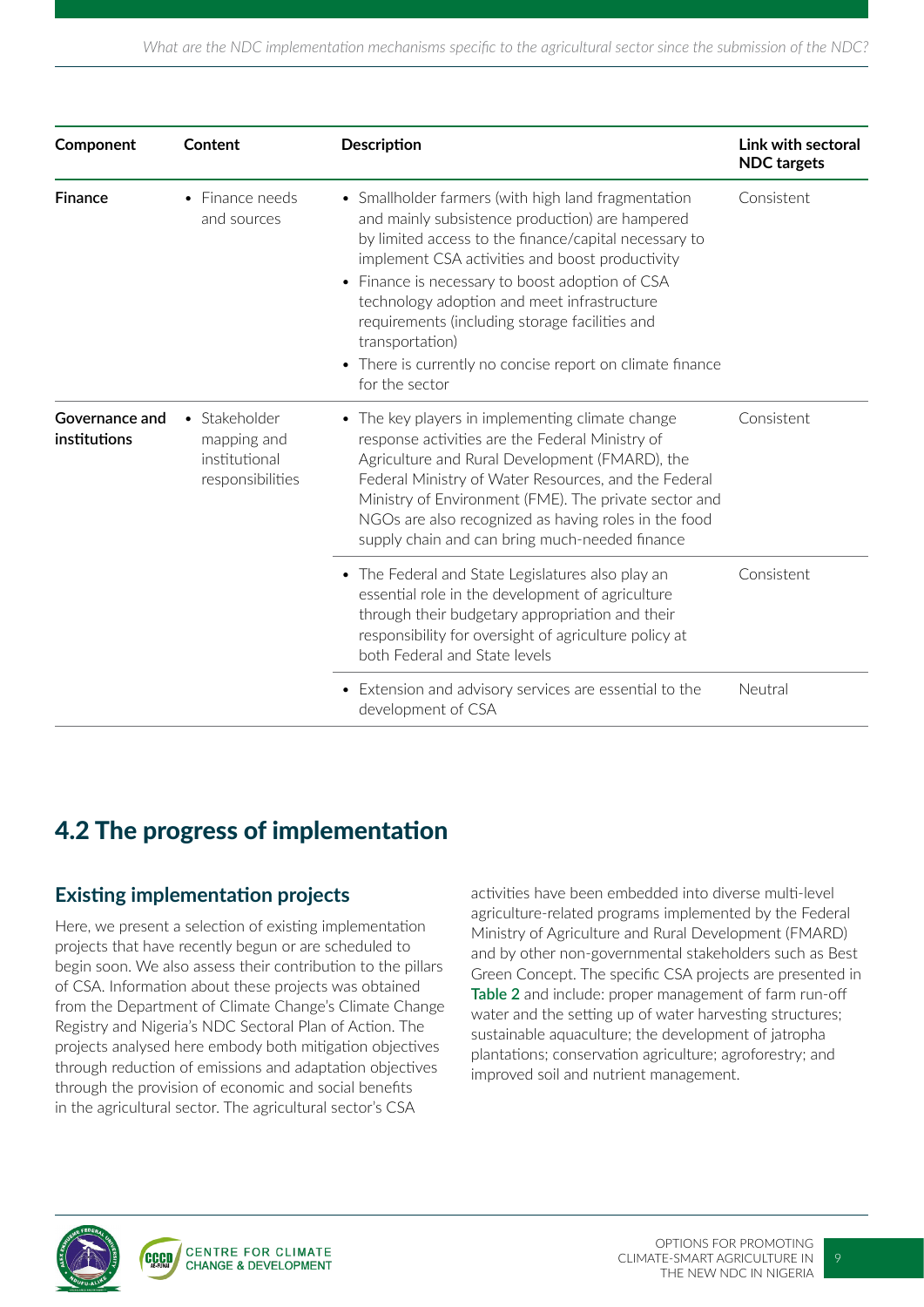| Component                                                                                                                  | Content                                                                                                                                                                                                                                    | <b>Description</b>           | Link with sectoral NDC<br>targets                                                                                                                                                                                                                                                                                                                                | <b>Status</b>                                   | Abatement   |
|----------------------------------------------------------------------------------------------------------------------------|--------------------------------------------------------------------------------------------------------------------------------------------------------------------------------------------------------------------------------------------|------------------------------|------------------------------------------------------------------------------------------------------------------------------------------------------------------------------------------------------------------------------------------------------------------------------------------------------------------------------------------------------------------|-------------------------------------------------|-------------|
| Construction of<br>on-farm run-off<br>water harvesting<br>structures for<br>6,000 farmers                                  | To construct and<br>rehabilitate water<br>harvest structures/<br>earth dams essential<br>for ensuring adequate<br>water availability<br>and water resource<br>management for<br>farmers                                                    | <b>FMARD</b>                 | Productivity: The project<br>led to improved farm<br>productivity and economic<br>performance<br>Adaptation: The water<br>harvesting and retention<br>project fostered greater<br>resilience to drought                                                                                                                                                          | Completed<br>(June<br>2017- June<br>2018)       | Unspecified |
| Establishment<br>of widespread<br>use of bio-fuel<br>renewable energy<br>and development<br>of economic tree<br>plantation | To provide cheap<br>and renewable fuel<br>to 30,000 rural<br>households.<br>To train 5,000<br>smallholder farmers on<br>Train-the-Trainer bases<br>To establish 5,000 ha<br>of modern jatropha<br>plantation with high-<br>yielding seeds. | FMARD and<br>FMEnv           | Productivity: 5,000 ha of<br>modern jatropha plantation<br>with high yielding seeds<br>Adaptation: 0,000<br>households to benefit<br>directly through undergoing<br>job training<br>Mitigation: The project will<br>supply rural households with<br>affordable clean energy                                                                                      | Completed<br>(January<br>$2017 -$<br>June 2018) | Unspecified |
| Rainwater<br>Harvester for<br>Adamawa<br>community<br>(Adamawa State)                                                      | To construct a<br>30,000-liter rainwater<br>harvesting tank and<br>treat and store the<br>water therein                                                                                                                                    | <b>Best Green</b><br>Concept | <b>Productivity: Availability of</b><br>water for crop and livestock<br>production to improve yield<br><b>Adaptation: Prevention</b><br>of damage to agricultural<br>land (including crops and<br>livestock) resulting from<br>annual flooding caused by<br>high-intensity rainfall                                                                              | Ongoing                                         | 10,000      |
| Osara Dam project<br>(Kogi State)                                                                                          | To construct a dam<br>to facilitate climate<br>change adaptation<br>by providing drinking<br>water and irrigation<br>water for rural<br>household                                                                                          | <b>Best Green</b><br>Concept | <b>Productivity: Availability of</b><br>water for crop and livestock<br>production can improve yield<br><b>Adaptation: Prevention of</b><br>agricultural land damage<br>(including crops and<br>livestock) resulting from<br>annual flooding caused<br>by high-intensity rainfall.<br>Availability of water for<br>human consumption to<br>improve human welfare | Planned                                         | 90,000      |

**Table 2:** *Lighthouse projects in the agricultural sector in line with NDC implementation*

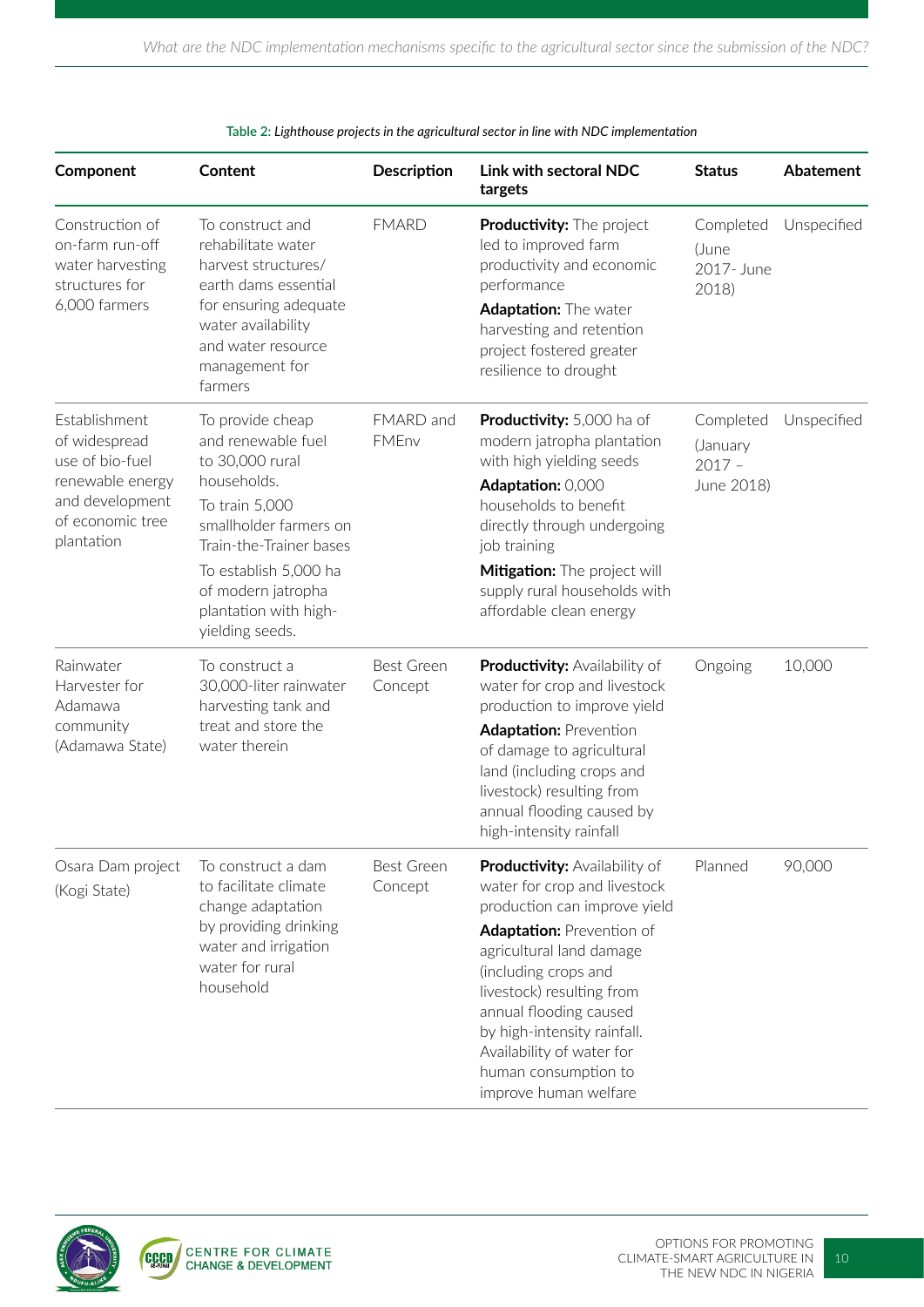| Component                                                    | Content                                                                                                                                                                                            | <b>Description</b>               | Link with sectoral NDC<br>targets                                                                                                                                                                                                                                                                                                                      | <b>Status</b> | <b>Abatement</b> |
|--------------------------------------------------------------|----------------------------------------------------------------------------------------------------------------------------------------------------------------------------------------------------|----------------------------------|--------------------------------------------------------------------------------------------------------------------------------------------------------------------------------------------------------------------------------------------------------------------------------------------------------------------------------------------------------|---------------|------------------|
| Kebbi Economical<br>Tree Nursery<br>(Kebbi State)            | To establish a nursery<br>for economic trees to<br>prevent desertification<br>in Northern Nigeria                                                                                                  | <b>Best Green</b><br>Concept     | <b>Productivity: Increases</b><br>production of economic trees<br><b>Adaptation: Provides</b><br>resilience to desert<br>encroachment along with<br>food and economic value<br>for rural communities. Also<br>expected to increase the role<br>of women in adaptation                                                                                  | Planned       | 70,000           |
| Kanko Rice<br>Production Project<br>(Niger State)            | To promote sustainable<br>rice production<br>using machines,<br>fertilizers, pesticides,<br>conservation tillage,<br>water-saving irrigation<br>techniques, and soil<br>amendments with<br>biochar | <b>Best Green</b><br>Concept     | <b>Productivity: Enhances</b><br>production per unit area<br>Adaptation: Improves and<br>conserves soil fertility and<br>improves yield; minimizes soil<br>erosion<br>Mitigation: Will help to help<br>reduce methane emission<br>from rice paddies                                                                                                    | Planned       | 9,000            |
| Benue Cropland<br>Management<br>(Benue State)                | To reduce emissions<br>through minimal soil<br>disturbance (minimum<br>and zero tillage),<br>improved grazing<br>management, and<br>integrated nutrient<br>management.                             | <b>Benue State</b><br>University | <b>Adaptation: Promotes soil</b><br>structure conservation;<br>integrates on-farm crop<br>residue management past<br>management and crop<br>management practices<br>Mitigation: Allows long-term<br>reduction in nitrogen-based<br>fertilizers and related GHG<br>emissions. Maintains or<br>improves soil carbon stocks<br>and organic matter content | Planned       | 980,000          |
| Oranmiyan<br>Manure<br>Management<br>Project (Osun<br>State) | To produce organic<br>manure from animal<br>dung                                                                                                                                                   | <b>Best Green</b><br>Concept     | <b>Adaptation: Eliminates</b><br>environmental degradation<br>and health hazards resulting<br>from the dumping of animal<br>waste into the lagoon<br>Mitigation: Contributes to<br>GHG emissions reduction,<br>predominantly emission of<br>methane from animal waste                                                                                  | Completed     | 60,000           |

**Note:** FMARD (Federal Ministry for Agriculture and Rural Development); FMEnv (Federal Ministry of Environment)

*Source:* Nigeria NDC Registry (Department of Climate Change, 2021); Sectoral Action Plans for Nigeria's Nationally Determined Contribution (FMEnv, 2017).

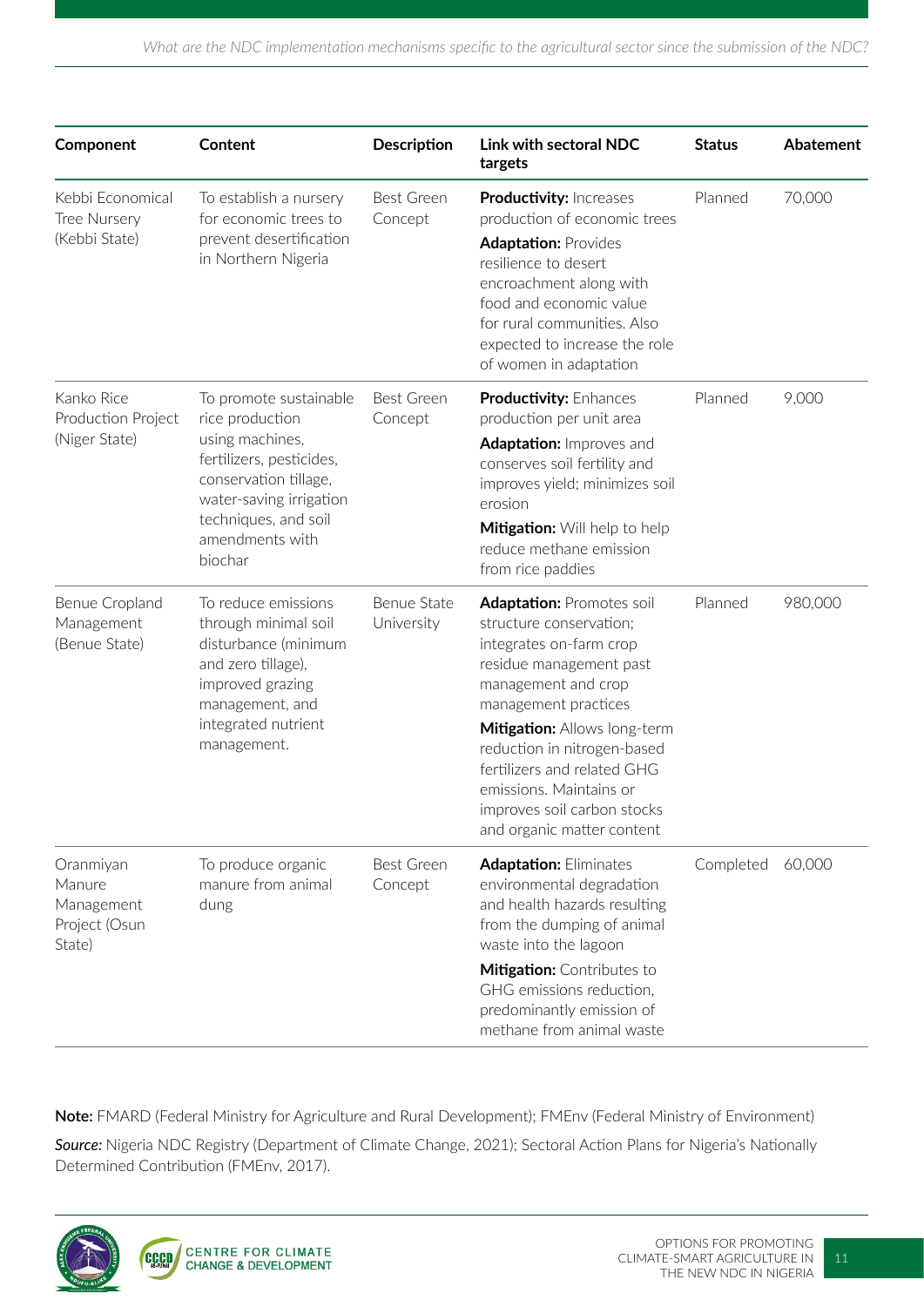#### **Reforestation**

Nigeria's forests have reportedly dwindled rapidly over past decades; current estimates put the deforestation rate at 3.7%, one of the world's highest. However, with awareness of this issue growing in Nigeria, and an ambitious nationwide reforestation program has been launched to restore forest cover and improve community livelihoods across the country. Nigeria's reforestation activities are chiefly based on the United Nations Program on Reducing Emissions from Deforestation and Forest Degradation

Plus (UN-REDD+ Program), which focuses on reducing emissions from deforestation and forest degradation and on the role of conservation, the sustainable management of forests, and the enhancement of forest carbon stocks in developing countries. The program adopts a two-pronged approach – national and sub-national – and has been structured with four outcomes, two at the Federal (national) level and two focusing on Cross River State (sub-national), aligned to the four Warsaw Framework elements. **Table 3** provides details of the REDD+ program outcomes under the Warsaw Framework.

| <b>Warsaw</b><br><b>Framework</b><br><b>Element</b>                          | Nigeria REDD+ program outcomes                                                                                                                                                                                                                                                                                                                                                                                                                                                                                                                                                                                                                                                                                                |
|------------------------------------------------------------------------------|-------------------------------------------------------------------------------------------------------------------------------------------------------------------------------------------------------------------------------------------------------------------------------------------------------------------------------------------------------------------------------------------------------------------------------------------------------------------------------------------------------------------------------------------------------------------------------------------------------------------------------------------------------------------------------------------------------------------------------|
| National REDD+<br>Strategy or Action<br>Plans                                | Nigeria developed a REDD+ National Structure Strategy and Cross River State REDD+ Strategy.<br>The national framework strategy for REDD+ gives direction to states wishing to participate in<br>REDD+ development by detailing the measures and considerations to be taken. As a pilot, the<br>Cross River State REDD+ approach is intended to inform the national strategy and act as a<br>blueprint for other states wishing to adopt REDD+.                                                                                                                                                                                                                                                                                |
| Forest Reference<br>Emission Levels/<br>Forest Reference<br>Level (FREL/FRL) | Development of FREL/FRL began in 2016. FREL is an interim measure in Cross River State. It<br>focuses on included activities, pools, and gases. In terms of activities, the new FREL/FRL contains<br>only deforestation. The above-ground biomass, which forms the critical component/largest pool, is<br>included in the FREL/FRL because of its magnitude and cost-effectiveness. Finally, for gasses, the<br>current FREL/FRL includes only CO <sub>2</sub> emissions.                                                                                                                                                                                                                                                     |
| National Forest<br>Monitoring<br>Systems (NFMS)                              | Nigeria's NFMS Action Plan has national and state-level administrative structures and was explicitly<br>designed and developed with a strategy which would facilitate policies and laws for implementing<br>NFMS in order to ensure continuity and transparency. Cross River State established a robust<br>forest monitoring scheme with a Geographic Information System (GIS) laboratory and laboratories.<br>These facilities have contributed to capacity-building by using remote sensing and GIS capability<br>to monitor forest changes, to generate and evaluate activity data, and to perform multiple<br>benefit mapping. In addition, the Forest Carbon Inventory (FCI) Standard Operating Manual was<br>developed. |
| Safeguards<br>Information<br>System (SIS)                                    | Nigeria adopted a national approach to REDD+ safeguards. Form 2015 to 2016, the National<br>Safeguards Working Group (NSWG) led consultations and technical work to prepare the critical<br>components of Nigeria's national approach. The group has completed a final draft design<br>framework and roadmap for developing Nigeria's REDD+ Safeguard Information System, based on<br>Cross River State's work data.                                                                                                                                                                                                                                                                                                          |

**Table 3:** *Nigeria REDD+ program outcomes since the current NDC's submission*

*Source:* Nigerian UN-REDD Programme Final Report (UNDP, 2018).

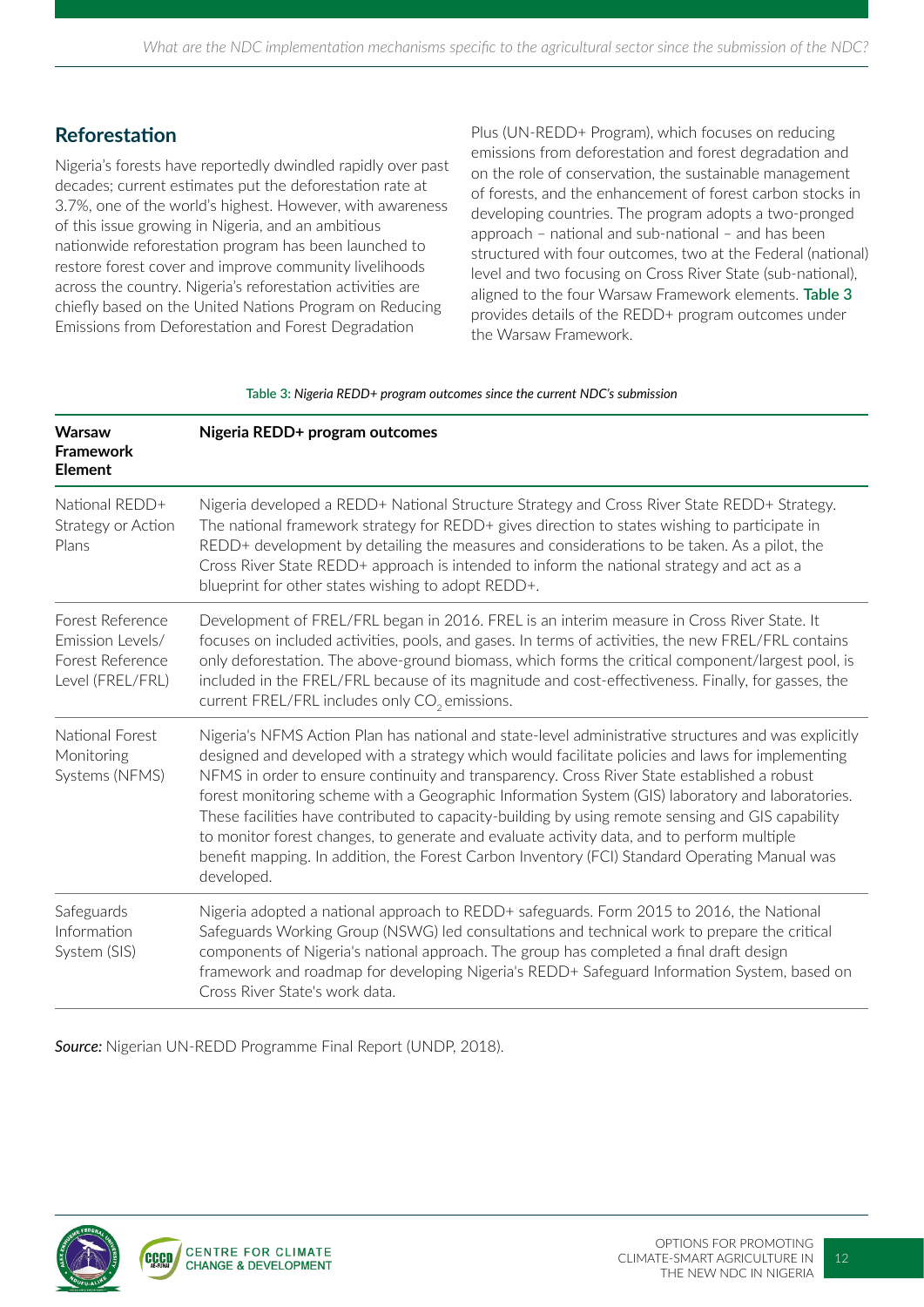#### **Stop the use of charcoal**

The NDC mitigation target to eliminate charcoal used for cooking and heating cuts across the energy and agricultural sectors. It is primarily supported by Nigerian stakeholders and other partners, by regional efforts, and by the Clean Development Mechanism (CDM). Projects under this

umbrella essentially involve deploying efficient fuel wood stoves across Nigeria as alternatives for charcoal use. **Table 4** presents a list of projects during the study period focused on providing efficient cooking/heating stoves, together with their estimated annual GHG emissions reduction potential (FMEnv., 2018).

#### **Table 4:** *Efficient cooking technology projects and their GHG reduction potential in Nigeria*

| Objective                                                                                                                                                       | <b>Status</b>                           | Implementing entity(ies)                                                                                                                                                              | <b>Annual GHG</b><br>reduction gigagrams<br>$(Gg = 1,000$ Mg) |
|-----------------------------------------------------------------------------------------------------------------------------------------------------------------|-----------------------------------------|---------------------------------------------------------------------------------------------------------------------------------------------------------------------------------------|---------------------------------------------------------------|
| • To disseminate up to<br>12,500 efficient fuel wood<br>stoves (SAVE80) and heat-<br>retaining polypropylene<br>boxes in the Guinea<br>Savannah Zone of Nigeria | • Ongoing<br>(October 2009<br>to 2019)  | • Nigeria Developmental Association<br>for Renewable Energies (DARE)<br>• German NGO - Lernen-HelfenLeben<br>e.V<br>German carbon offset organization<br>$\bullet$<br>Atmosfair gGmbH | 31                                                            |
| • To promote, distribute<br>and install fuel-efficient<br>cook stoves in different<br>countries in Africa                                                       | • Ongoing (April<br>2013 to 2040)       | • C - Quest Capital Malaysia Global<br>Stoves Limited                                                                                                                                 | 39                                                            |
| • To disseminate improved<br>cooking stoves in the<br>Federal Republic of Nigeria                                                                               | • Ongoing<br>(December<br>2012 to 2039) | $\bullet$ NM                                                                                                                                                                          | 15                                                            |
| • To promote, distribute and<br>sell fuel-efficient improved<br>cooking stoves in Nigeria                                                                       | • Ongoing<br>(November<br>2012 to 2040) | • C - Quest Capital LLC                                                                                                                                                               | 47                                                            |
| • To enhance the<br>dissemination of efficient<br>cooking stoves by offering<br>cost-effective, efficient<br>stoves                                             | • Ongoing<br>(November<br>2011 to 2039) | • Atmosfair GmbH                                                                                                                                                                      | 9                                                             |

#### **Note:** NM denotes Name Missing

*Source:* Nigeria's First Biennial Update Report (FMEnv., 2018)

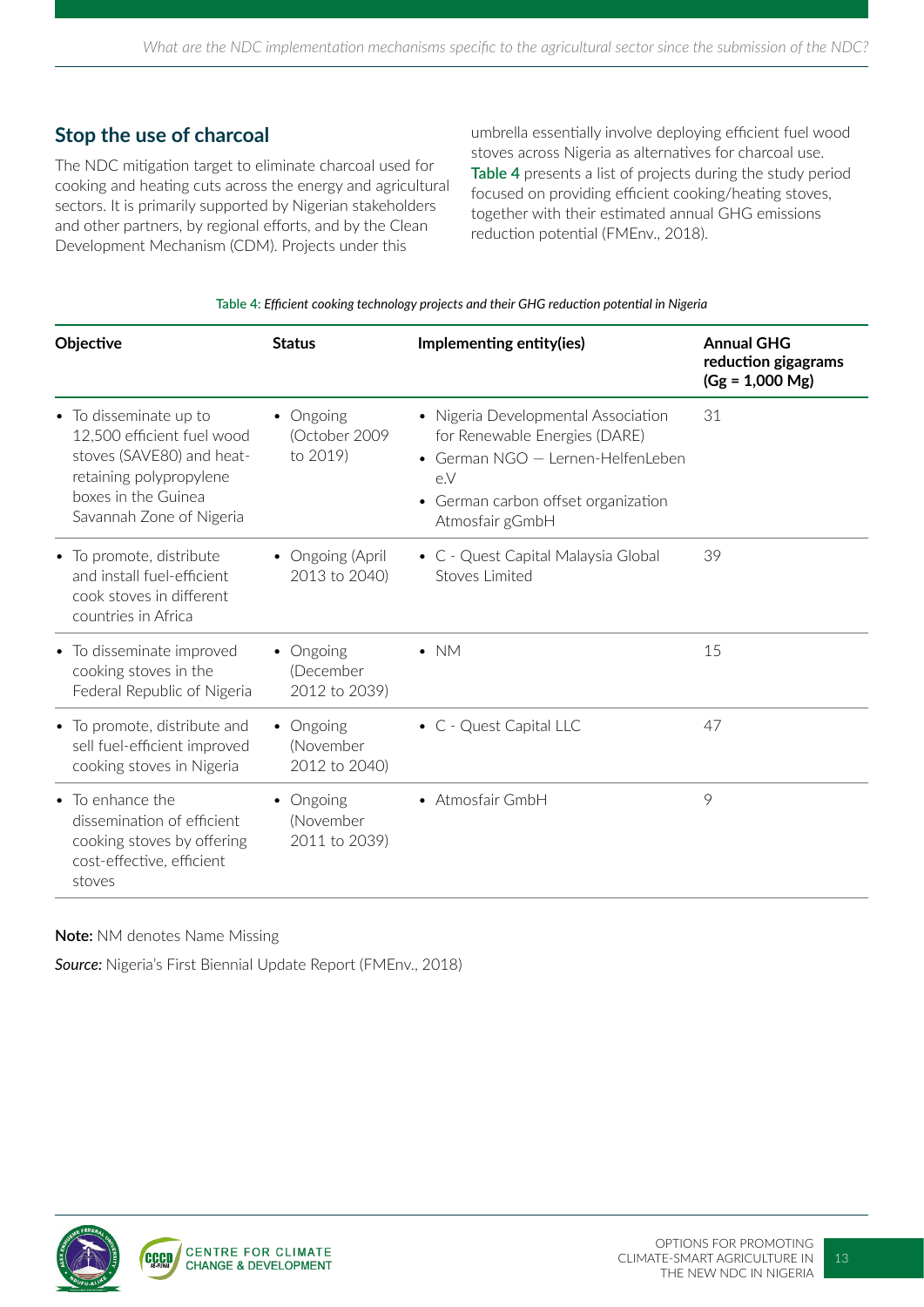#### **Institutionalization of data collection**

Through the Department of Climate Change (DCC), the country has stepped up efforts toward developing Greenhouse Gas Inventory (GHGI) systems to track emissions across different sectors in Nigeria. The current NDC was prepared using data from several, often disparate, sources. These data were often siloed in different agencies and this presented challenges to the harmonization of data. In 2018 and 2020, Nigeria submitted both its First Biennial Update Report and its Third National Communication. The emissions data contained in the reports were obtained using the 2006 IPCC Guidelines for National Greenhouse Gas Inventories. This represented an improvement over the previous report cycles and a commitment to transparency in line with Nigeria's climate change obligations. Key stakeholders have also been identified and trained, with external support, to carry out GHG data inventory across sectors.

#### **Promotion of public awareness and education material about climatecompatible and low emissions development in the agricultural sector**

The Federal Ministry of Environment (FMEnv) organizes periodic regional sensitization workshops aimed at creating awareness about climate change at the sub-national level. It looks to build sub-national capacity for accessing climate funds along with ways to report climate change interventions, thereby enabling progress to be tracked while also creating avenues for continuous synergy with the states on the implementation of Nigeria's NDC. The DCC has also created a desk office in the various sectors, including agriculture, to help raise awareness, to educate stakeholders about low emissions development, and to obtain relevant data for climate change management across sectors.

### **Building institutional capacity**

A range of capacities and skills will be needed to ensure effective governance and coordination of the agricultural sector's NDC implementation process. A good deal of capacity already exists in the DCC in the FMEnv, and they will play a key role in identifying capacity needs in the Federal Ministry of Agriculture and Rural Development (FMARD) and supporting it in building capacity. There may also be a need for specific capacity-building within the DCC, FMEnv, and FMARD to enable effective and efficient co-ordination in the implementation of the NDC. This could include expertise in bankable project development and management, especially for the Green Climate Fund (GCF), the Least Developed Countries Fund (LDCF), the Adaptation Fund, the Global Environment Facility (GEF), and other bilateral and multilateral agencies. Capacity building will also be valuable in the area of Monitoring, Reporting, and Verification (MRV). Capacity for GHG emissions assessment in different sectors will need to be developed, with particular attention paid to data generation system and management and to gender mainstreaming.

#### **A review of the agricultural sector's current climate finance landscape, support needs, and international funding landscape**

Nigeria issued its first Green Bond in the first half of 2017. In the AFOLU sector, the proceeds of the first Sovereign Green Bond were invested in the afforestation program that aimed to increase forest coverage through the plantation of seedlings to cover 131,000 hectares of land (Chapel Hill Denham, 2017).The sum of NGN600 million from Nigeria's second Green Bond was used to finance the climate-smart agriculture project.1 The project's expected emissions reduction impact was 1,608tCO<sub>2</sub>eq (Moody's, 2019).

1. The financed project involves a pilot demonstration on Agroforestry Farmers' Managed Regeneration (FMNR) and Conservation Agriculture (CSA) practices for improved food security and livelihoods

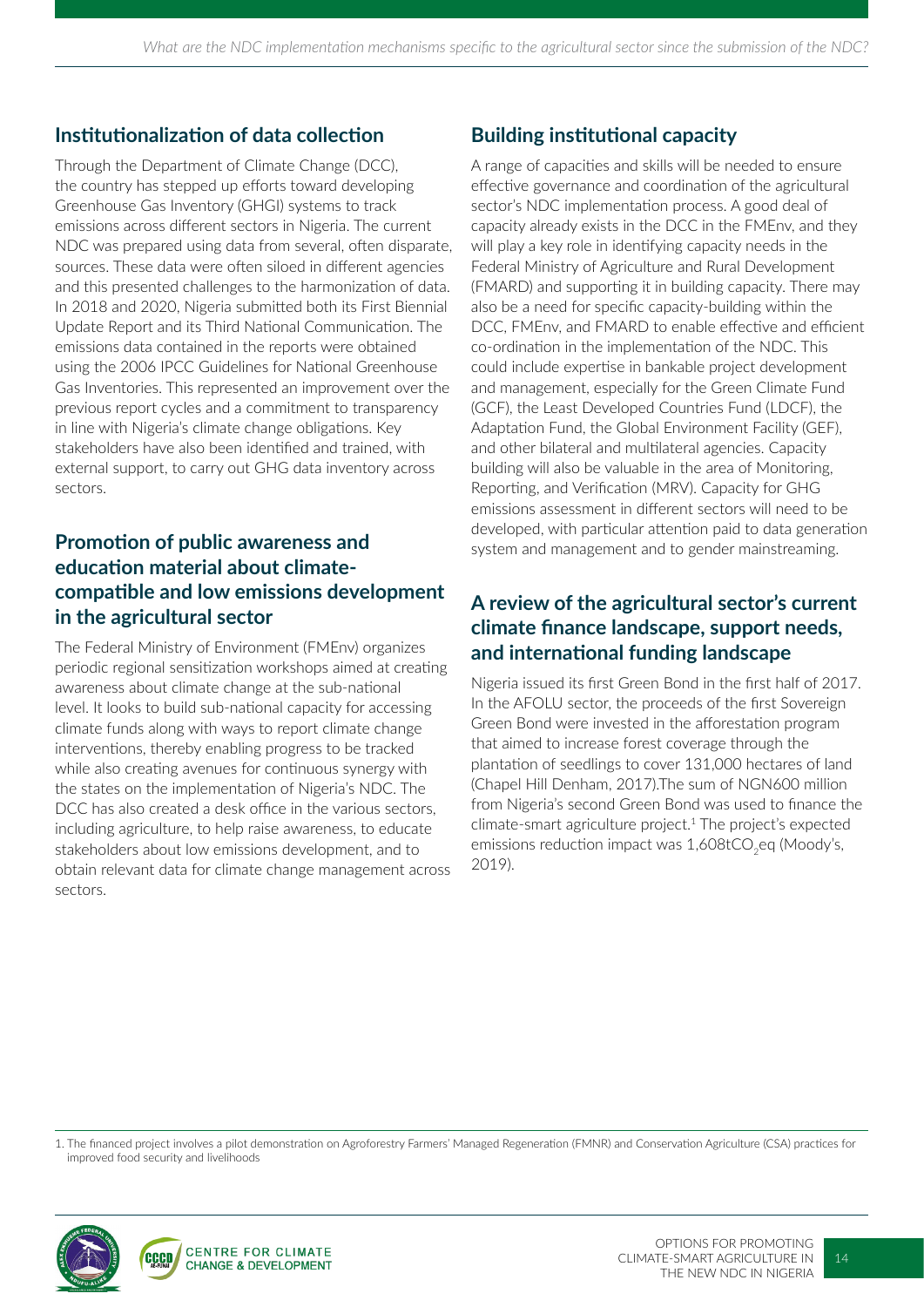# 5.0 What is missing in the current NDC?

This section briefly analyzes the gaps observed in the current NDC in the context of how ambitions in the revised NDC can best be scaled up.

### **Ambition gap**

The AFOLU sector accounts for the largest share of GHG emissions. However, the sectoral GHG emissions reduction targets of 74 million tonnes below BAU by 2030 accounts for only 15% of the 476 million tonnes below BAU by 2030. This sectoral emission pales compared to the energy sector's 402 million tonnes below BAU by 2030. Furthermore, the current NDC did not specify targets for different agricultural sub-sectors, or set out the synergies and co-benefits of te measures within and across sub-sectors. The current NDC did not set reforestation ambitions for the country (i.e., specifying the area of deforested land or the intended area of land requiring reforestation activities by 2030). There is a need to specify a target area for reforestation activities and their potential emissions reduction. This will serve to scale up to a tangible mitigation agenda for the sector.

Furthermore, it is clear that climate change is a longterm phenomenon and requires long-term ambitions and mitigation visions. The current NDC, however, specifies a single target year – 2030, which is only a decade away. The current sectoral NDC did not specify long-term climate change mitigation visions and does not state whether it expects to attain climate neutrality, carbon neutrality, GHG neutrality, or net-zero emissions by 2050. Since climate change is a long-term phenomenon, the sectoral NDC target should reflect long-term ambitions and mitigation visions.

### **Conditionality**

The old sectoral NDC is expected to contribute a 74 million tonnes per year reduction. Whether this 74 million tonnes will be conditional or unconditional reduction is not clearly stated in the current NDC. Furthermore, there is no indication of the share of conditional or unconditional commitments.

#### **Scope of the GHG emissions and removals covered**

The current NDC covered only three GHGs, namely carbon dioxide (CO<sub>2</sub>), methane (CH<sub>4</sub>, and nitrous oxide (N<sub>2</sub>O). The other GHGs and short-lived climate pollutants (SLCPs) were considered negligible. However, we note that the choice of gases covered in the current NDC emissions report was based on an outdated and potentially unreliable GHG inventory. Agricultural residue burning is a significant source of SLCPs such as black carbon, sulphur dioxide, particulates matter (PM2.5), and non-methane volatile organic compounds, and this should be taken into account.

### **Accounting for different key stakeholders**

Stakeholder engagement is acknowledged as critical throughout the agricultural NDC implementation process. It is necessary to get broad buy-in for NDC implementation and the actions that it will entail and to help shape the process by taking advantage of the creativity and technical expertise on offer from a range of stakeholders. The current NDC was drafted without sufficient stakeholder engagement. Stakeholder engagement in agricultural sector NDC implementation will be coordinated by the Federal Ministry of Agriculture and Rural Development (FMARD), with State and Local Governments coordinating specific sector-specific stakeholder engagements at the state and local levels respectively. However, critical stakeholders like indigenous peoples and local communities were largely ignored. Indigenous peoples, for example, face specific climate-change vulnerabilities because of their intrinsic relationship to forests and ecosystems and their poverty situations. Top-down climate change actions that ignore the particular circumstances of such peoples are therefore more likely to fail and hinder the chance of achieving the CSA objectives of the NDC.

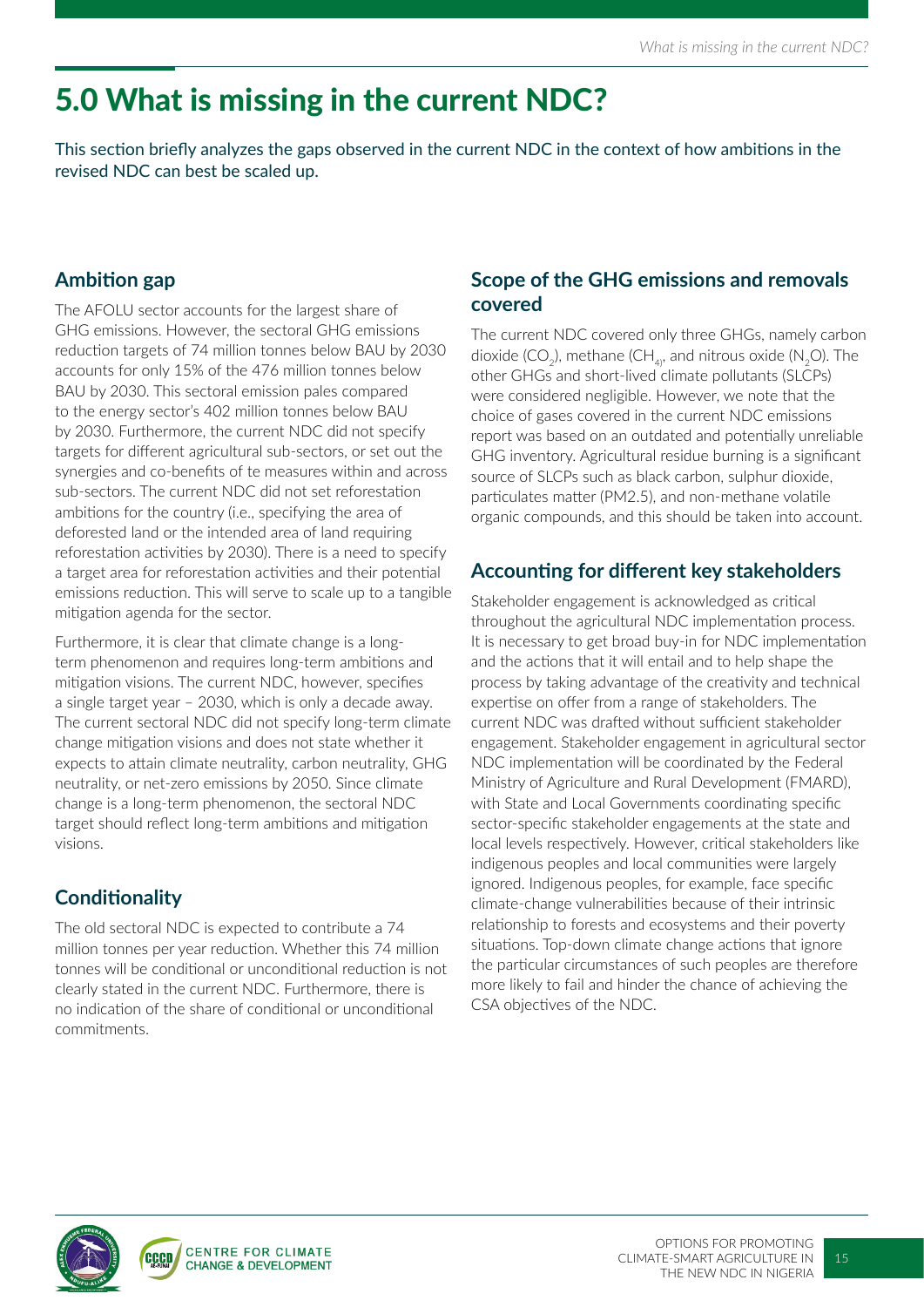### **Climate financing**

Neither the current NDC nor agriculture-based policies provide the detailed financial resources necessary to implement the agricultural sector's CSA activities (and those of its sub-sectors). No total implementation cost is given for unconditional or conditional actions. Finance is critical for implementing the mitigation and adaptation actions set out in the agricultural sector's NDC. Given the dearth of detailed financial data for financing CSA, we refer here to annual budgetary allocations for the agricultural sector in order to provide some insight into the potential funding provision for CSA activities. **Figure 2** presents Nigeria's total yearly budget and the agricultural sector's budgetary allocation from 2019 to 2020. We assume that increasing budgetary allocations imply higher potential funding for CSA activities.

From **Figure 2**, we observe that the ratio of Nigeria's budget for agriculture to its annual total budget falls short of the prescribed standard set by the Maputo Declaration on Agriculture and Food Security. As part of the declaration, the African Union (AU) agreed to allocate at least 10% of its member countries' annual national budget to agriculture. Nigeria's budgetary allocation for agriculture of NGN160.46 billion accounts for only 1.48% of the proposed 2020 total budget of N10.81 trillion. In 2018, the agriculture budget of NGN203.01 billion represented 2.2% of the total budget of N9.12 trillion (Budget Office of the Federation, 2020). When we look at foreign climate finance, we see that Nigeria's access to climate finance has been low relative to its vulnerability and emissions profile. Consequently, it has received a disproportionately lower amount of adaptation finance relative to its vulnerability (see **Figure 3**, Panel A). It has also acquired disproportionately fewer mitigation funds compared to its emissions profile (see **Figure 3**, Panel B). In the agricultural sector (and overall), this low level of access to finance can be attributed to a dearth of NDC financing strategy.

**Figure 2:** *Nigeria's total annual budget and budget allocation to the agricultural sector* 



### Total Agricultural Budget

*Source: Budget Office of the Federation (2020)*

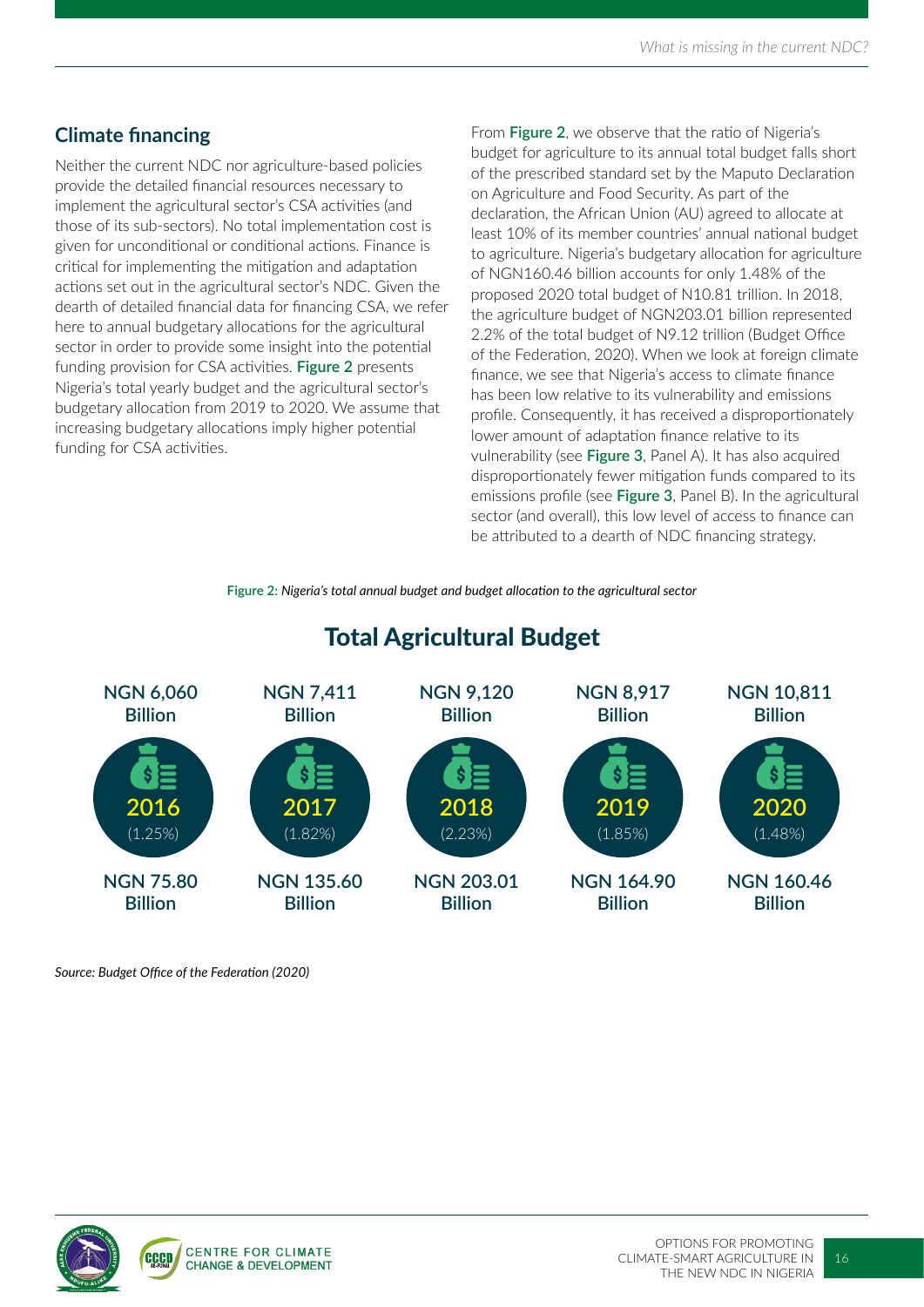

**Figure 3:** *Panel A: adaptation finance vs. vulnerability; Panel B: mitigation finance vs. emissions. Source: Nigeria NDC Sectoral Plan (FMEnv, 2017).*

#### **Measure of progress and GHG inventory across major agricultural sub-sectors**

The current NDC did not offer a specific measure of progress for its agricultural sector target. Without a particular measure of progress, it is challenging to track alignment between the overall NDC target and sectoral targets. The current NDC also left emissions from livestock and major categories under land use (i.e., cropland, grassland, wetlands, and settlements)2 largely unaccounted for, due to data constraints; both these factors are parameters in GHG inventory using the IPCC methodology

and form part of the agricultural sector's activity data. Generally, little has been captured in the AFOLU sector except in the area of smart agriculture, and even here, MRV data about emissions reductions is not captured. These sub-sectors hold a significant carbon sink and produce large emissions because of their activities' anthropogenic nature. Records for the number of livestock in the country exist; however, there is no emissions estimate for livestock. There is a need to account for emissions from all agricultural subsectors in the revised NDC for the agricultural sector.

2. Under land use, the current sectoral NDC considered only forest land and ignored crop land, grassland, wetlands, and settlements due to data constraints.

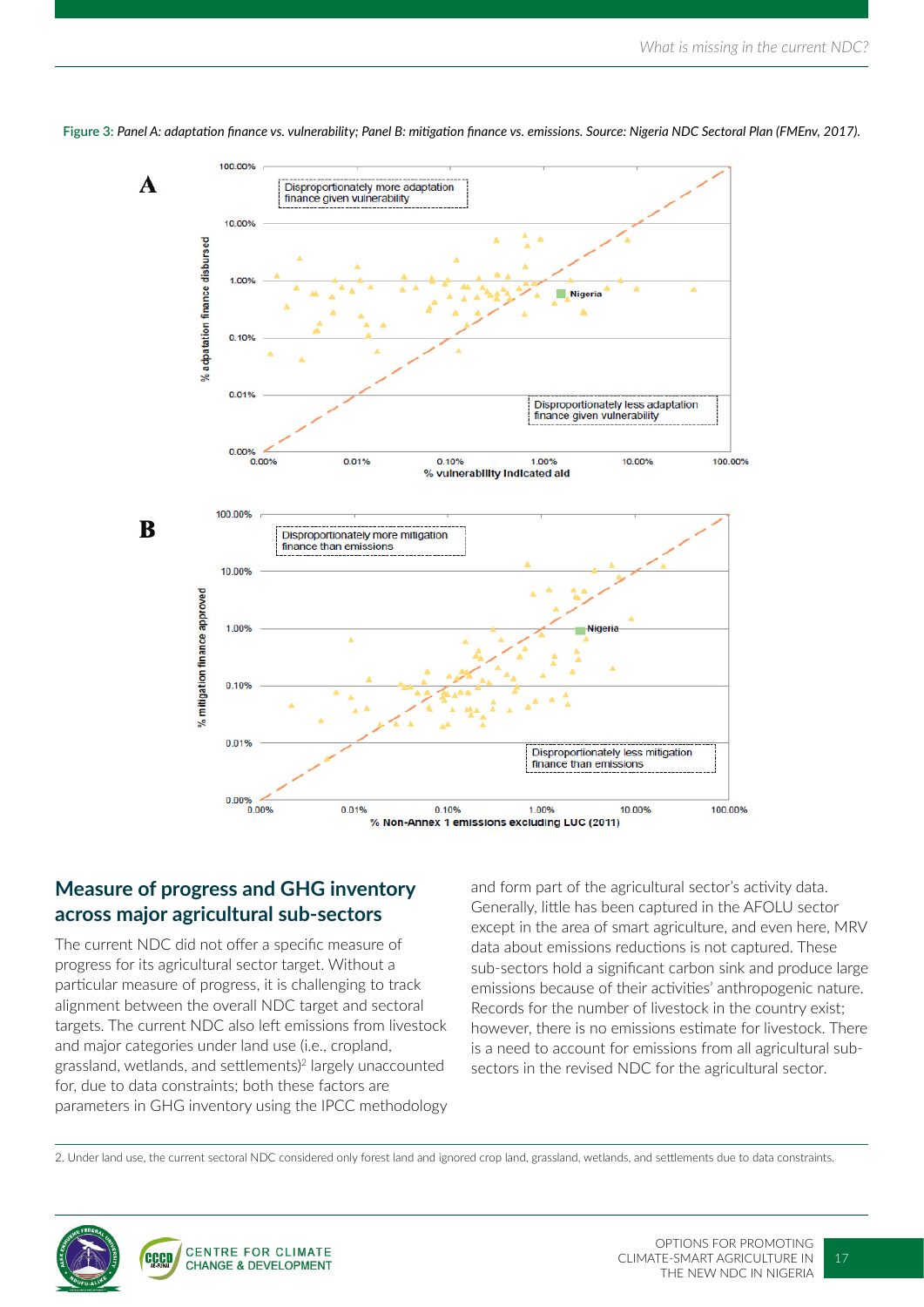#### **Extension and training**

The current NDC does not address the role of extension in promoting climate-smart agriculture uptake in the country. The ratio of extension agents to farmers is an essential metric for measuring farmers' effective reach and training. The higher the number of farmers or farm households served by one extension agent, the lower the expected effectiveness of extension service, ceteris paribus. Nigeria's extension agent-farmer ratio is relatively high. According

to the 2020 wet season agricultural performance survey in Nigeria, there has been a steady decline in village extension agents (VEAs). **Table 5** presents data on extension agentfarmer ratio across selected Nigeria states while also indicating their desirability status. **Figure 4** shows the number of extension agents employed/working in each state. With the high number of farm families in each state, the number of extension agents falls short of that needed to drive the adoption of agricultural innovations/ technologies.

#### **Table 5:** *Extension agent-farmer ratio across selected states in Nigeria in 2019/2020*

| <b>State</b>       | <b>Extension-farmer ration</b> | <b>Status</b> |
|--------------------|--------------------------------|---------------|
| Katsina            | 1:10,000                       | Undesirable   |
| Edo                | 1:9,375                        | Undesirable   |
| Ebonyi             | 1:8,723                        | Undesirable   |
| Rivers             | 1:8,435                        | Undesirable   |
| Kaduna<br>________ | 1:6500                         | Undesirable   |

*Source: 2020 Wet Season Agricultural Performance in Nigeria (NAERLS & FMARD, 2020).*



#### **Figure 4:** *Distribution of extension agents across Nigeria*

*Source: 2018 Wet Season Agricultural Performance in Nigeria (NAERLS et al., 2018).*

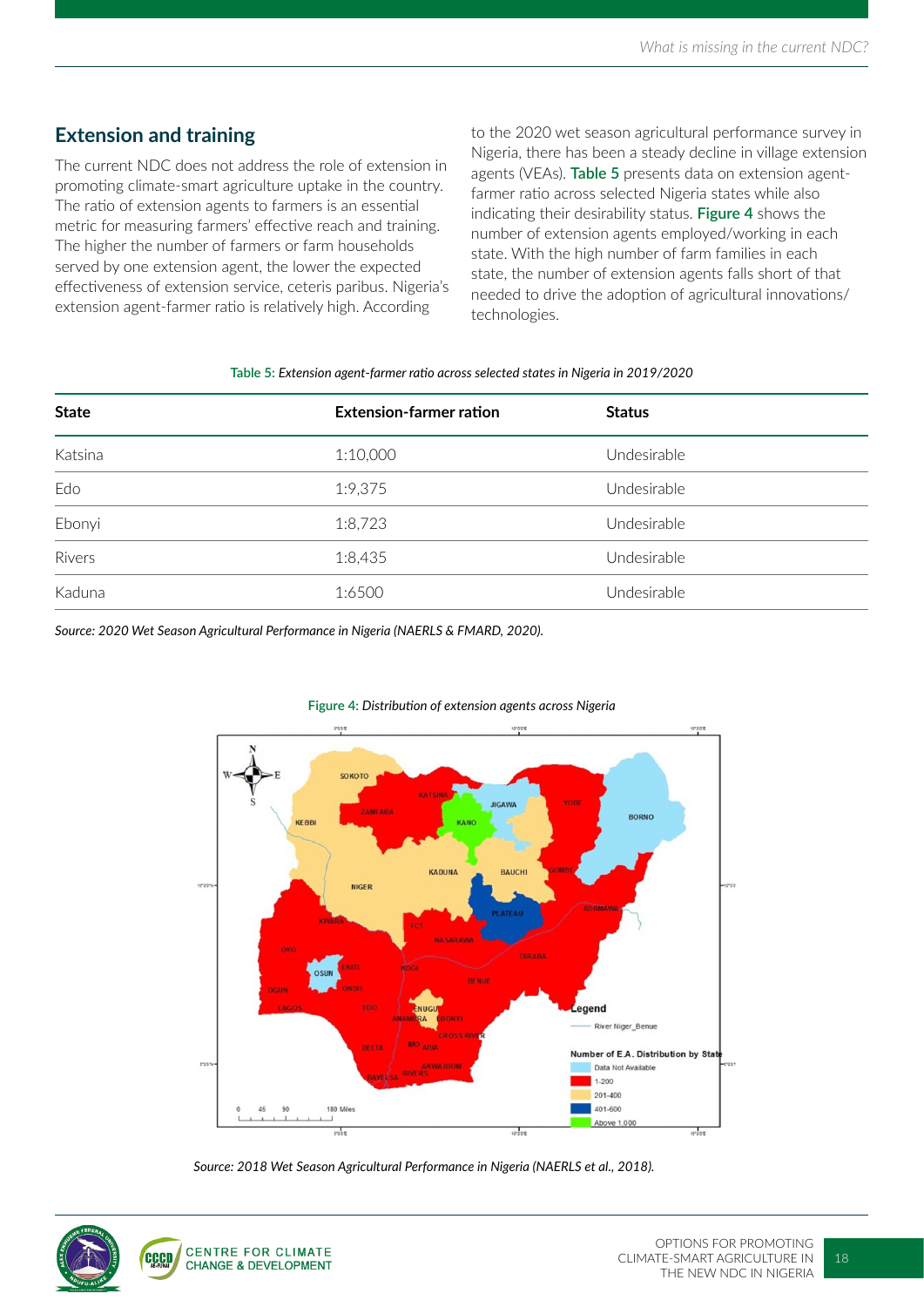# 6.0 Recommendations

The NDC made vital pledges in the agricultural sector, which could increase resilience and limit GHG emissions. However, gaps exist in, current ambitions, climate financing, MRV, stakeholder engagement, institutional capacity building, and extension and training. It is, therefore, crucial

that the revised sectoral NDC reflects all the key options necessary to broadly integrate the agricultural sector within the country's new NDC. These key options are presented in **Table 6** below:

| <b>Theme</b>                                          | Recommendation                                                                                                                                                                                                                                                                                                                                                                                                                                                                                                                                                                                                                                                        |
|-------------------------------------------------------|-----------------------------------------------------------------------------------------------------------------------------------------------------------------------------------------------------------------------------------------------------------------------------------------------------------------------------------------------------------------------------------------------------------------------------------------------------------------------------------------------------------------------------------------------------------------------------------------------------------------------------------------------------------------------|
| Ambition gap                                          | The AFOLU sector's GHG emissions reduction target in the year 2030 in the current NDC pales<br>compared to that of the energy sector, despite the former constituting the largest share of GHG<br>emissions in the country. Furthermore, ambition can be raised in the revised NDC by specifying<br>sub-sectoral targets and potential accruable co-benefits. Setting reforestation targets for 2030<br>presents an opportunity to reduce sectoral GHG emissions and increase climate ambitions. Since<br>climate change is a long-term phenomenon, the sectoral NDC target should reflect long-term<br>ambitions and mitigation visions.<br>Thus, we recommend that: |
|                                                       | • Current sectoral GHG targets in the NDC are verified and, if necessary, strengthened to make<br>them more ambitious, based on robust and accurate data;<br>• The revised sectoral NDC should explicitly state emissions reduction targets and activities it<br>recognizes as CSA for each agricultural sub-sector;                                                                                                                                                                                                                                                                                                                                                  |
|                                                       | • Potential mitigation co-benefits and synergies of adaptation actions should be set out in detail;<br>• The enhanced sectoral NDC should specify the expected land area to be reforested by 2030<br>and also state the expected emission reduction potential of the reforestation activities;<br>• The sectoral NDC target date should be extended to reflect long-term ambitions, for example,<br>to 2050; and<br>• The enhanced sectoral NDC should specify the long-term climate change mitigation visions (i.e.,<br>to attain climate neutrality, carbon neutrality, GHG neutrality, or net-zero emissions by 2050).                                             |
| Conditionality                                        | A precise specification of which mitigation measures fall under unconditional contributions or<br>conditional contributions presents an opportunity to track progress or deviations. It also offers an<br>opportunity to attract external support to scale up emissions reduction.<br>Thus, we recommend that:<br>The enhanced sectoral NDC should indicate what share of GHG emission reduction is based on                                                                                                                                                                                                                                                          |
| Scope of the GHG<br>emissions and<br>removals covered | unconditionality and conditionality (external support).<br>The three GHGs covered in the current NDC are very important in the climate change debate.<br>However, the emissions inventory used to develop the current NDC was inadequate, and as a<br>result of this, many influential SLCP and GHGs were mistakenly considered negligible.<br>Thus, we recommend that:<br>• The emissions covered in the enhanced sectoral NDC should be extended to cover SLCPs such<br>as black carbon, sulphur dioxide, particulate matter (PM2.5), and non-methane volatile organic                                                                                              |



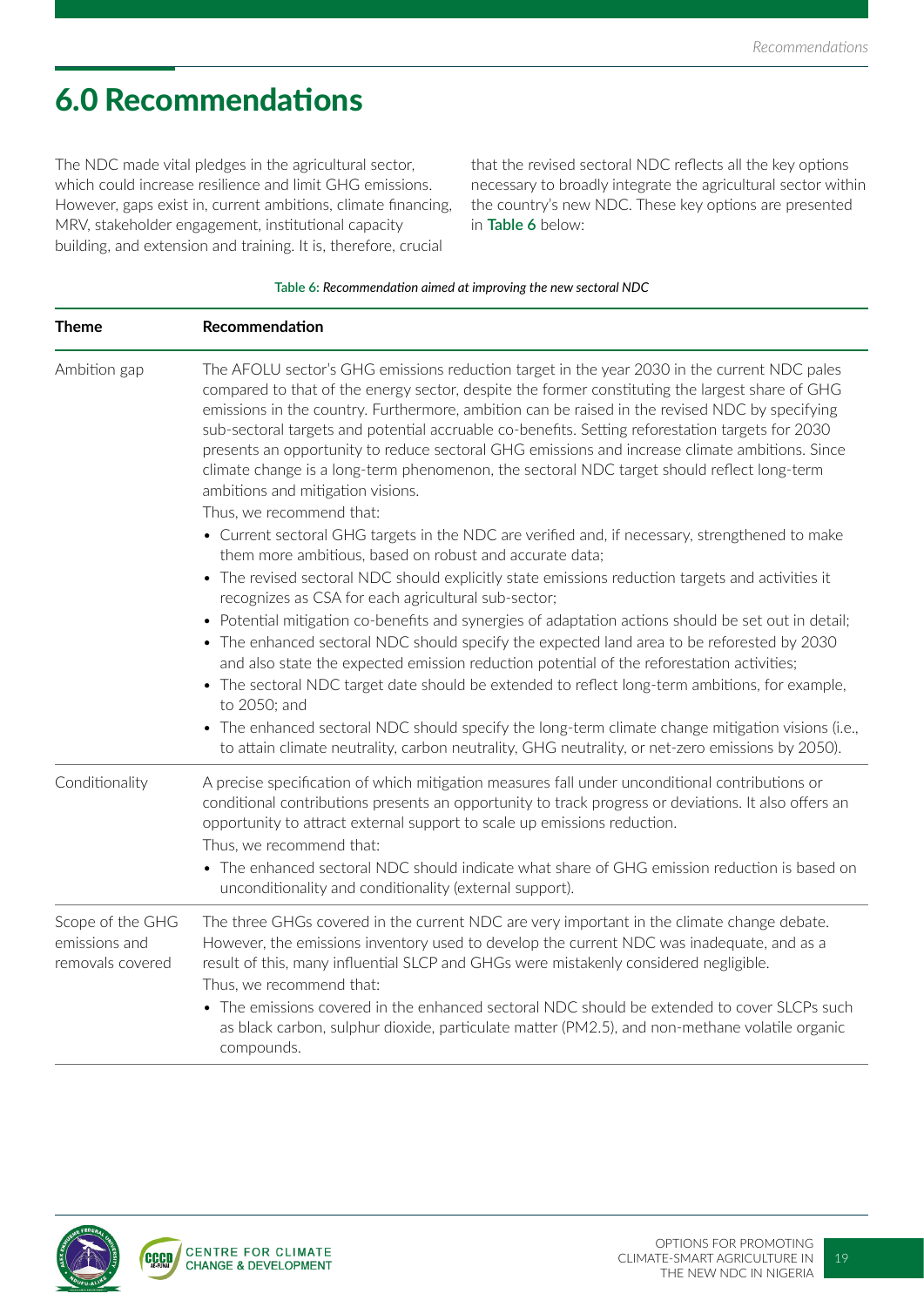| <b>Theme</b>                                                                                                           | Recommendation                                                                                                                                                                                                                                                                                                                                                                                                                                                                                                                                                                                                                                                        |
|------------------------------------------------------------------------------------------------------------------------|-----------------------------------------------------------------------------------------------------------------------------------------------------------------------------------------------------------------------------------------------------------------------------------------------------------------------------------------------------------------------------------------------------------------------------------------------------------------------------------------------------------------------------------------------------------------------------------------------------------------------------------------------------------------------|
| Governance<br>and stakeholder<br>engagement                                                                            | There is a need to specify who has responsibility or ownership of climate-change response<br>in the sector in order to avoid duplication of duties and foster better coordination among key<br>stakeholders. Also, more stakeholder engagement is required during drafting of the revised NDC to<br>ensure buy-in and sustainability of planned activities in the sector.<br>Thus, we recommend that:<br>• The revised sectoral NDC should specify which party is responsible for managing NDC activities<br>(for example, by defining the roles of the DCC and FMARD);<br>• The government should adopt a more robust decentralized approach in implementing the NDC |
|                                                                                                                        | as it relates to CSA;<br>Responsibilities should be spelled out and shared among the various agriculture sector<br>stakeholders (federal, state, and local government; civil society groups; academia; communities;<br>households; the private sector; and indigenous peoples);<br>• Stakeholder engagement should be scaled up, especially for indigenous peoples and local<br>communities, in order to determine which CSA practices work best for these groups.                                                                                                                                                                                                    |
| Measure of<br>progress; GHG<br>inventory across<br>major agricultural<br>sub-sectors;<br>and building<br>institutional | Without quantitative or qualitative measures of progress, it is challenging to track alignment<br>between overall NDC and sectoral targets. Furthermore, progress cannot be sufficiently tracked<br>or measured when emissions from specific sub-sectors of AFOLU are largely unaccounted for.<br>The current NDC considered CSA but left the emissions from livestock and from major categories<br>under land use (e.g., cropland, grassland, wetlands, and settlements) largely unaccounted for, even<br>though the latter sub-sectors hold significant carbon sink and produce large emissions.<br>Thus, we recommend that:                                        |
| capacity                                                                                                               | • A measure is developed to track NDC target progress for the agricultural sector. For example,<br>one measure of progress might be deviation from a level in the target year:<br>• A detailed review of existing data is carried out in order to support agricultural sector MRV;<br>• A stock-taking of current monitoring and reporting processes is undertaken to consider what<br>can be used for MRV of NDC implementation;<br>• Livestock emissions are accounted for;<br>• Emissions reduction in cropland, grassland, wetlands, and settlements are accounted for;                                                                                           |
|                                                                                                                        | • Measures are established to ensure adequate stakeholder expertise in developing and managing<br>bankable projects;<br>• MRV capacity development is improved, including GHG emissions assessment in different<br>sectors (especially including data generation systems and management); and<br>• Capacity is built for gender mainstreaming.                                                                                                                                                                                                                                                                                                                        |

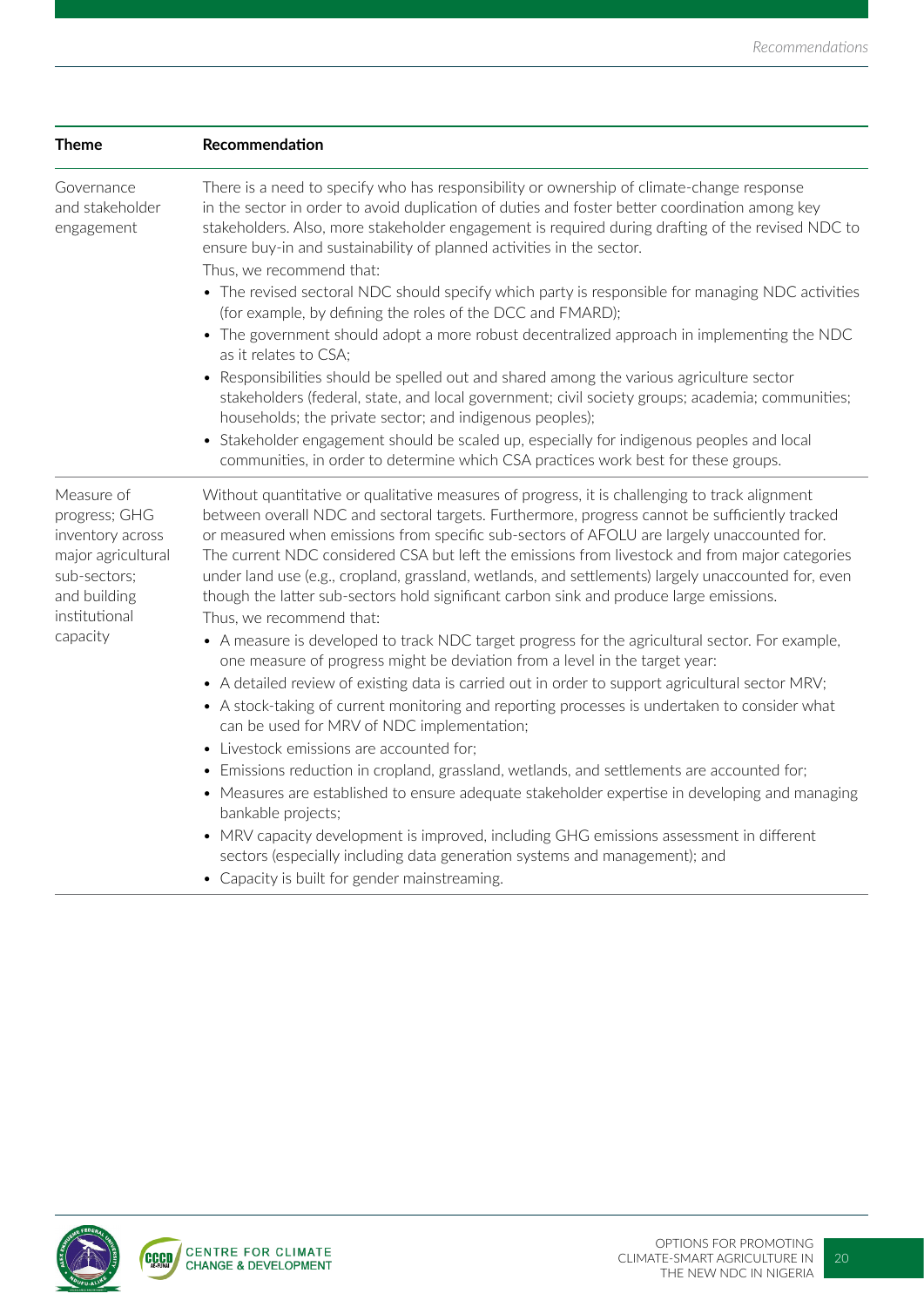| <b>Theme</b>              | Recommendation                                                                                                                                                                                                                                                                                                                                                                                                                                                                                                                                                                                                                                                                                                                                                                                                                                                                                                                                                                                                                                                                                                                                                                |
|---------------------------|-------------------------------------------------------------------------------------------------------------------------------------------------------------------------------------------------------------------------------------------------------------------------------------------------------------------------------------------------------------------------------------------------------------------------------------------------------------------------------------------------------------------------------------------------------------------------------------------------------------------------------------------------------------------------------------------------------------------------------------------------------------------------------------------------------------------------------------------------------------------------------------------------------------------------------------------------------------------------------------------------------------------------------------------------------------------------------------------------------------------------------------------------------------------------------|
| Climate financing         | aving access to adequate financing is a necessary condition to implement the sectoral NDC.<br>Although there is no robust MRV system on climate finance in Nigeria, the available information<br>indicates low domestic and international climate finance flows to the agricultural sector. Reasons<br>for this range from an absence of sectoral financing strategy, through a lack of bankable projects,<br>to inadequate technical capacity among stakeholders.<br>Thus, we recommend that:<br>• A sectoral NDC financing strategy is developed to estimate needs and possible sources, and to<br>assess the requirements to close current gaps;<br>• The mitigation and costs evidence base be comprehensively reviewed and updated;<br>• Institutional arrangements for climate finance are put in place;<br>Domestic budgetary allocations to the agricultural sectors are increased, thereby potentially<br>$\bullet$<br>benefitting CSA activities;<br>• A detailed review of funding options in the agricultural sector is carried out; and<br>• The technical capacity of key stakeholders is improved in order to help develop bankable<br>projects in the sector. |
| Extension and<br>training | Extension services are essential in driving agricultural policies in Nigeria. They are also expected to<br>play a significant role in driving CSA policy programs. However, the current NDC does not address<br>the role of extension in promoting CSA uptake in the country. The extension agent-farmer ratio is<br>relatively low in the country and may hamper agents' effectiveness in driving CSA uptake among<br>farmers.<br>Thus, we recommend that:<br>• Efforts to mobilize and train more extension agents are scaled up to ensure onward training of<br>farmers and dissemination of climate change adaptation and mitigation information;<br>• Extension agents should serve between 800 and 1000 farmers each; and<br>Public extension should be complemented with private extension and digital extension should<br>$\bullet$<br>also be emphasized.                                                                                                                                                                                                                                                                                                            |

# 7.0 Conclusion

The Nigerian Government is preparing to submit its revised NDC document to the UNFCCC. The new NDC must be ambitious and comprehensive and contribute to the global goal of limiting temperature rise to below 2 Degrees Celsius (20C). Nigeria's agriculture, forestry, and other land-use sector plays a prominent role in its economic development and food security. The sector is highly vulnerable to climate change due to its significant dependence on rain-fed conditions and is dominated by smallholder farmers with limited adaptive capacity. Conversely, the sector contributes the most to GHG emissions in the country.

The NDC identified the agricultural sector as a critical sector in achieving emissions reduction targets, with a projected annual GHG emissions reduction potential of 74 million tonnes below BAU by 2030. This report has assessed how the old NDC treated agriculture and has highlighted its key assumptions and narratives. It has also reviewed events that have taken place since the NDC submission and explored the options, challenges and opportunities in scaling up Nigeria's ambition for its NDC in the agricultural sector.

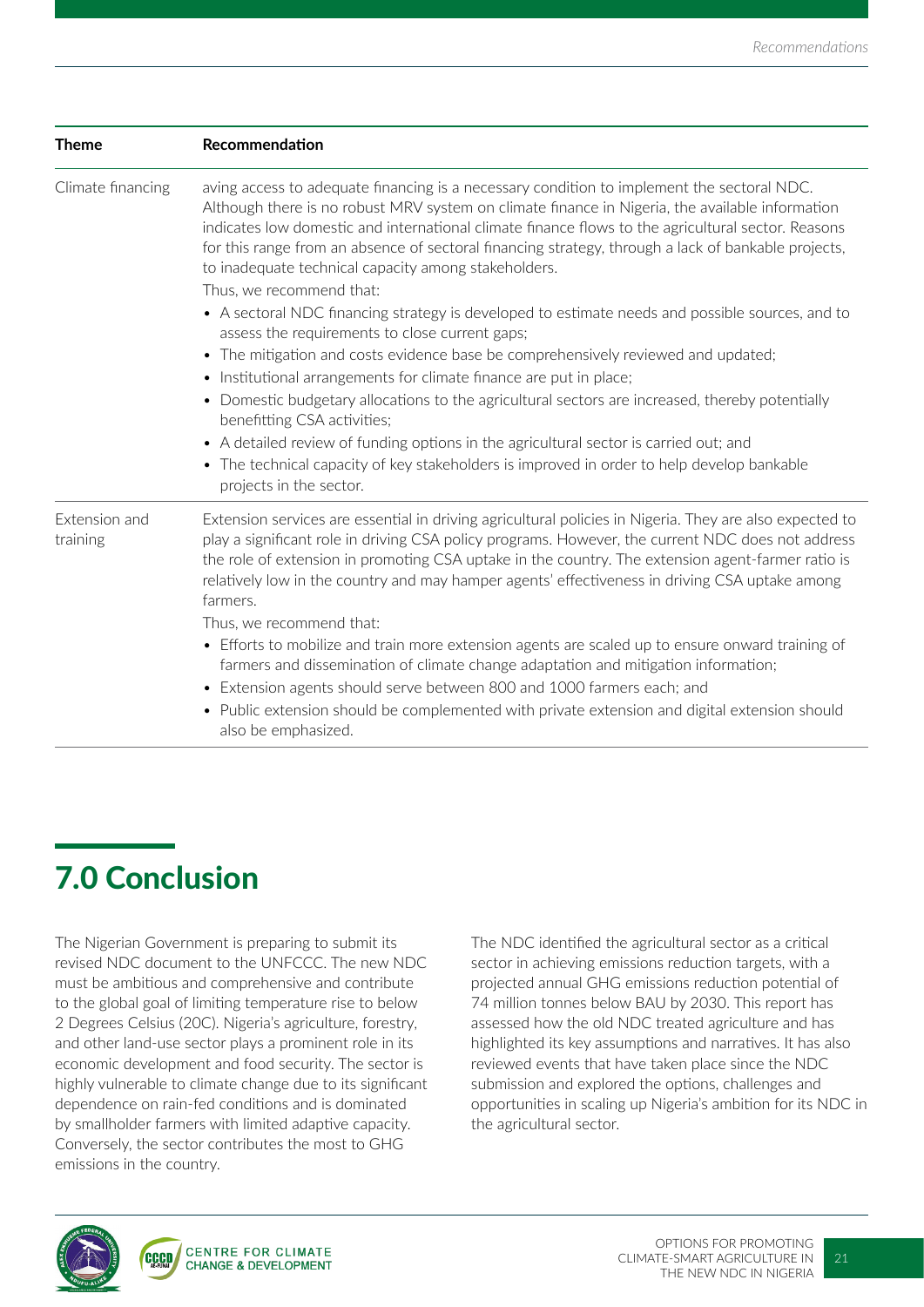### References

- Budget Office of the Federation. (2020). Budget Document. *https://www.budgetoffice.gov.ng/index. php/2017-approved-budget*
- Chapel Hill Denham. (2017). Federal Government of Nigeria Green Bonds: Frequently Asked Questions. *https://www.chapelhilldenham.com/public/assets/ campaign/Green Bonds FAQ 06022019.pdf*
- Department of Climate Change. (2021). Nigeria NDC Registry. *https://ndcregistry.climatechange.gov.ng/ projects/?reference\_code=&sector=4&status=&project\_ type=&year\_created\_\_gt=2015&year\_created\_\_ lt=2020&abatement\_\_gt=&abatement\_\_lt=*
- •FMARD. (2014). National Agricultural Resilience Framework: A Report by the Advisory Committee on Agricultural Resilience in Nigeria. Federal Ministry of Agriculture and Rural Development.
- Federal Ministry of Environment (FMEnv) (2020). Third National Communication (TNC) of the Federal Republic of Nigeria: under the United Nations Framework Convention on Climate Change (UNFCCC). Federal Ministry of Environment (FMEnv).
- •FMEnv. (2015). Nigeria's Intended Nationally Determined Contribution (INDC). *https://www4.unfccc. int/sites/ndcstaging/PublishedDocuments/Nigeria First/ Approved Nigeria%27s INDC\_271115.pdf*
- •FMEnv. (2017). Sectoral Action Plans for Nigeria's Nationally Determined Contribution (NDC) to the United Nations Framework Convention on Climate Change (UNFCCC). Federal Ministry of Environment (FMEnv).
- •FMEnv. (2018). First Biennial Update Report (BUR1) of the Federal Republic of Nigeria under the United Nations Framework Convention on Climate Change. Department of Climate Change (DCC), Federal Ministry of Environment Nigeria.
- Moody's. (2019). Nigeria, Government of: Green Bond Assessment - May 2019 issuance. Moody's Investors Service.
- NAERLS & FMARD. (2020). 2020 Wet Season Agricultural Performance in Nigeria. *https://fscluster.org/ sites/default/files/documents/aps\_national\_report\_2020. pdf*
- NAERLS, FDAE, & P&PCD. (2018). Agricultural Performance Survey of 2018 Wet Season in Nigeria: National Report. Ahmadu Bello University Zaria Press.
- NBS. (2017). Nigerian Gross Domestic Product Report. National Bureau of Statistics.
- Olowe, V. (2020). Africa 2100: how to feed Nigeria in 2100 with 800 million inhabitants. Organic Agriculture. *https://doi.org/10.1007/s13165-020-00307-1*
- Onyeneke, R. U., Emenekwe, C. C., Munonye, J. O., Nwajiuba, C. A., Uwazie, U. I., Amadi, M. U., Izuogu, C. U., Njoku, C. L., & Onyeneke, L. U. (2020). Progress in Climate–Agricultural Vulnerability Assessment in Nigeria. Atmosphere, 11, 190. *https://doi.org/10.3390/ atmos11020190*
- Onyeneke, R. U., Nwajiuba, C. A., Emenekwe, C. C., Nwajiuba, A., Onyeneke, C. J., Ohalete, P., & Uwazie, I. (2019). Climate change adaptation in Nigerian agricultural sector: A systematic review and resilience check of adaptation measures. AIMS Agriculture and Food, 4(4), 967–1006. *https://doi.org/http://dx.doi. org/10.3934/agrfood.2019.4.967*
- UNDP. (2018). National Programme Final Report Nigeria UN-REDD Programme. United Nations Development Programme.
- World Bank. (2020). World Development Indicators. *https://databank.worldbank.org/source/worlddevelopment-indicators*

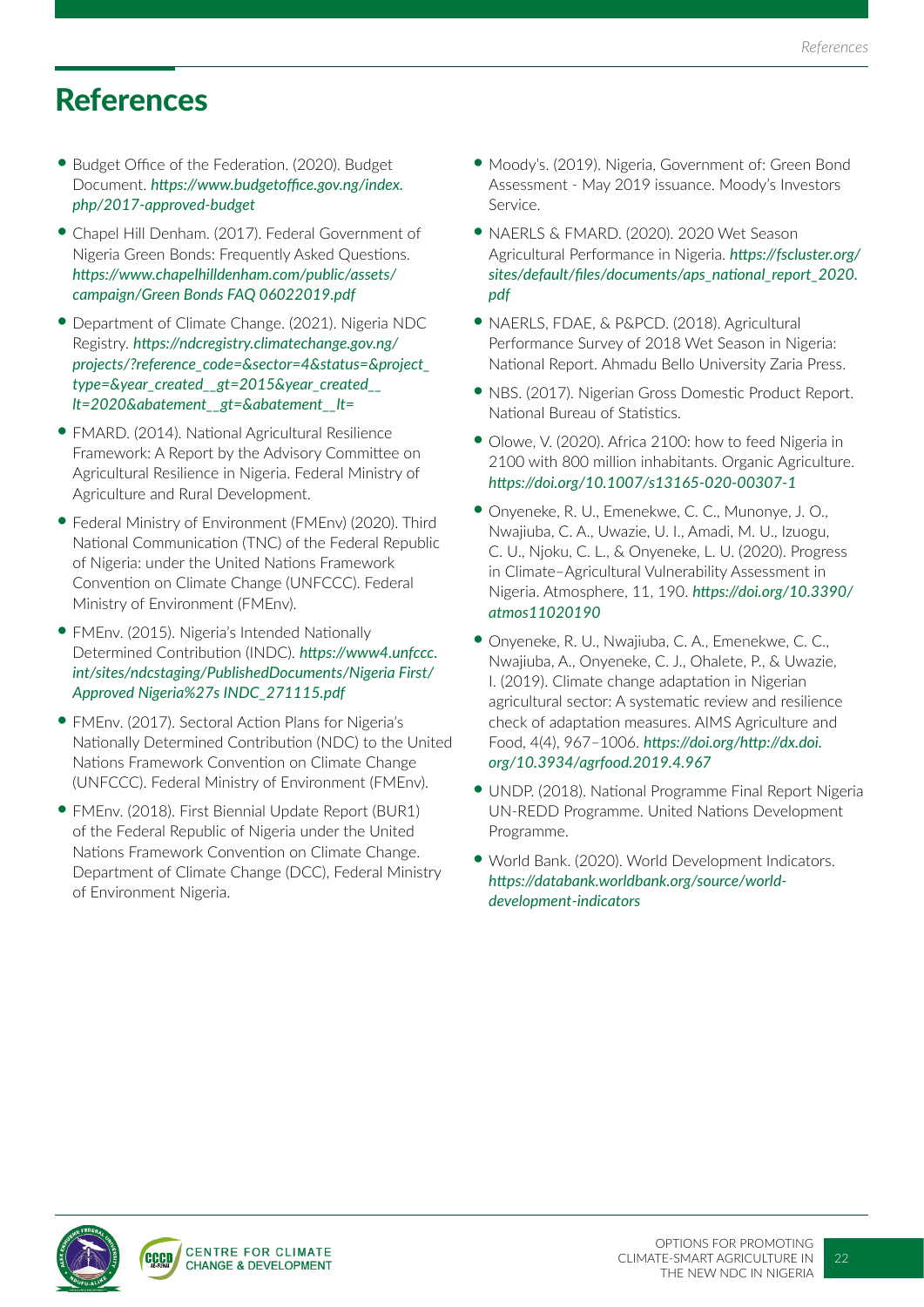# Appendix

| <b>Policy</b>                  | <b>Target year</b> | Adaptation / mitigation actions                                                                                                                                                                                                                                                                                                                                                                                                                                                                                                                                                                                                                                                                                                                                                                                                                                                                                                                                                                                                                                                                                                                                                                                                                       | Implementing<br>entity                                                                                                                                                               | <b>Emission</b><br>reduction<br>potential |
|--------------------------------|--------------------|-------------------------------------------------------------------------------------------------------------------------------------------------------------------------------------------------------------------------------------------------------------------------------------------------------------------------------------------------------------------------------------------------------------------------------------------------------------------------------------------------------------------------------------------------------------------------------------------------------------------------------------------------------------------------------------------------------------------------------------------------------------------------------------------------------------------------------------------------------------------------------------------------------------------------------------------------------------------------------------------------------------------------------------------------------------------------------------------------------------------------------------------------------------------------------------------------------------------------------------------------------|--------------------------------------------------------------------------------------------------------------------------------------------------------------------------------------|-------------------------------------------|
| NASPA-<br><b>CCN&amp; NARF</b> | Continuous         | • Adopt improved agricultural systems for<br>both crops and livestock (e.g., diversify<br>livestock and improve range management;<br>increase access to drought-resistant crops<br>and livestock feeds; adopt better soil<br>management practices; and provide early<br>warning/meteorological forecasts and<br>related information)<br>Implement strategies for improved resource<br>$\bullet$<br>management (e.g., increase the use of<br>water-efficient irrigation systems that use<br>low amounts of water; increase rainwater<br>& sustainable groundwater harvesting for<br>use in agriculture; increase planting of<br>native vegetation cover and promotion<br>of re-greening efforts; intensify crop and<br>livestock production in place of slash and<br>burn)<br>• Focus on agricultural impacts in areas most<br>affected by climate change, such as the<br>savannah zones, particularly the Sahel<br>• Strengthen the implementation of the<br>national Community-Based Forest<br>Resources Management Program<br>• Support review and implementation of the<br>National Forest Policy<br>Develop and maintain a frequent forest<br>$\bullet$<br>inventory system to facilitate monitoring<br>of forest status, and initiate a research | • Leading role<br>for the Federal<br>Government.<br>Others include<br>the State<br>and Local<br>Governments,<br>civil society,<br>private sector,<br>communities,<br>and individuals | • Not specified                           |
|                                |                    | program on a range of climate change-<br>related topics, including the long-term<br>impacts of climatic shifts on closed forests<br>Provide extension services to Civil Society<br>Organisations (CSOs), communities, and the                                                                                                                                                                                                                                                                                                                                                                                                                                                                                                                                                                                                                                                                                                                                                                                                                                                                                                                                                                                                                         |                                                                                                                                                                                      |                                           |
|                                |                    | private sector to help establish and restore<br>community and private natural forests,<br>plantations, and nurseries<br>Improve management of forest reserves<br>and enforce low impact logging practices                                                                                                                                                                                                                                                                                                                                                                                                                                                                                                                                                                                                                                                                                                                                                                                                                                                                                                                                                                                                                                             |                                                                                                                                                                                      |                                           |

**Table A.1.** *Nigeria's agricultural sector policies with commitments related to climate change response actions*